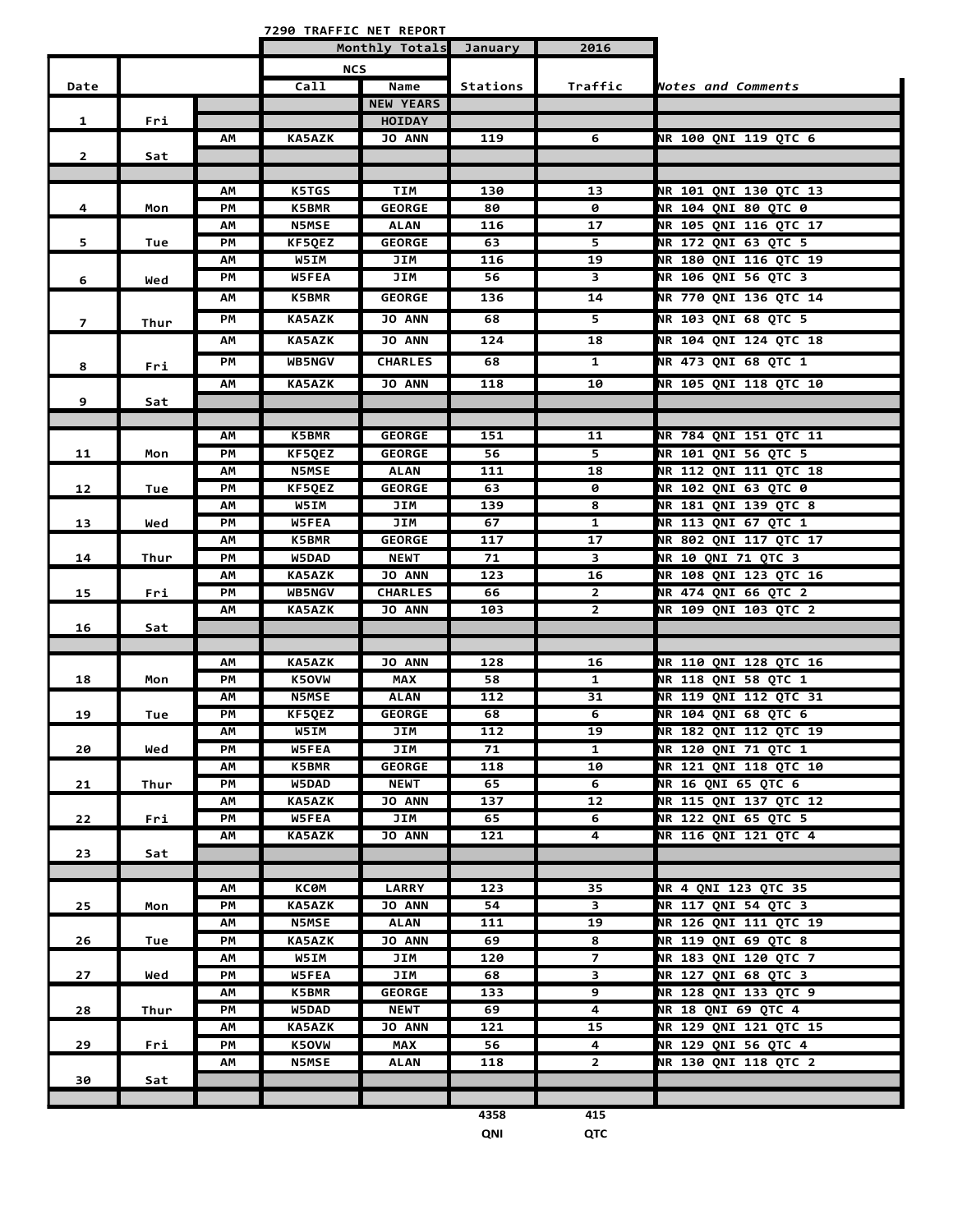**NET REPORT 7290 TRAFFIC** 

| <b>NCS</b><br>Call<br>Traffic<br>Name<br>Stations<br>Date<br><b>Notes and Comments</b><br>Day<br><b>TIM</b><br>11<br><b>NR 60 QNI 132 QTC 11</b><br>AM<br>K5TGS<br>132<br>PM<br>K5BMR<br><b>GEORGE</b><br><b>NR 869 QNI 78 QTC 2</b><br>78<br>$\mathbf{1}$<br>$\mathbf{2}$<br>Mon<br>NR 7 QNI 126 QTC 36<br>AM<br><b>KC0M</b><br><b>LARRY</b><br>126<br>36<br><b>NR 108 QNI 60 QTC 0</b><br>PM<br>KF5QEZ<br><b>GEORGE</b><br>$\overline{2}$<br>60<br>0<br>Tue<br><b>NR 184 QNI 111 QTC 4</b><br>W5IM<br>4<br>AM<br>JIM<br>111<br>NR 203 QNI 64 QTC 3<br>PM<br>W5FEA<br>JIM<br>64<br>3<br>$\overline{\mathbf{3}}$<br>Wed<br><b>NR 120 QNI 120 QTC 8</b><br><b>N5MSE</b><br><b>ALAN</b><br>8<br>АΜ<br>120<br><b>NR 24 QNI 62 QTC 5</b><br>5<br>PM<br>W5DAD<br><b>NEWT</b><br>62<br>4<br>Thur<br>NR 205 QNI 114 QTC 6<br>K5BMR<br><b>GEORGE</b><br>114<br>6<br>АΜ<br>5<br><b>NR 112 QNI 65 QTC 0</b><br>PM<br>KF5QEZ<br><b>GEORGE</b><br>65<br>0<br>Fri<br>NR 120 QNI 120 QTC 11<br>11<br>АΜ<br><b>N5MSE</b><br>ALAN<br>120<br>6<br>Sat<br>KA5AZK<br>JO ANN<br>112<br>21<br>NR 121 QNI 112 QTC 21<br>AM<br><b>NR 16 QNI 57 QTC 10</b><br>8<br>W5CU<br>57<br>10<br>PМ<br>SAM<br>Mon<br>NR 209 QNI 125 QTC 24<br>N5MSE<br><b>ALAN</b><br>125<br>24<br>AM<br>NR 113 QNI 59 QTC 1<br>9<br>PM<br>KF5QEZ<br><b>GEORGE</b><br>59<br>$\mathbf{1}$<br>Tue<br>NR 185 QNI 120 QTC 5<br>W5IM<br>JIM<br>AM<br>120<br>5<br><b>NR 210 QNI 56 QTC 0</b><br>W5FEA<br>PM<br>JIM<br>56<br>0<br>10<br>Wed<br><b>NR 877 QNI 127 QTC 21</b><br>K5BMR<br><b>GEORGE</b><br>127<br>21<br>AM<br><b>NR 28 QNI 64 QTC 2</b><br>PM<br>W5DAD<br><b>NEWT</b><br>$2^{\circ}$<br>64<br>11<br>Thur<br><b>NR 122 QNI 117 QTC 7</b><br>$\overline{7}$<br>KA5AZK<br><b>JO ANN</b><br>117<br>AM<br><b>NR 113 QNI 59 QTC 1</b><br>PM<br>KF5QEZ<br><b>GEORGE</b><br>59<br>$\mathbf{1}$<br>12<br>Fri<br><b>NR 124 QNI 120 QTC 12</b><br>12<br>AM<br><b>KA5AZK</b><br><b>JO ANN</b><br>120<br>13<br>Sat<br>NR 125 QNI 132 QTC 15/KA5AZK<br><b>K5TGS</b><br>TIM<br>132<br>15<br>АΜ<br><b>NR 21 QNI 59 QTC 1</b><br>PM<br>W5CU<br>15<br>SAM<br>59<br>$\mathbf{1}$<br>Mon<br>N5MSE<br><b>ALAN</b><br>17<br>NR 216 QNI 114 QTC 17<br>114<br>АΜ<br>NR 115 QNI 66 QTC 3<br><b>GEORGE</b><br>3<br>PM<br>KF5QEZ<br>66<br>16<br>Tue<br>NR 186 QNI 110 QTC 6<br>6<br>W5IM<br>110<br>АΜ<br>JIM<br>NR 217 QNI 56 QTC 7<br>56<br>7<br>17<br>PM<br>W5FEA<br>JIM<br>Wed<br>NR 882 QNI 125 QTC 20<br>K5BMR<br><b>GEORGE</b><br>AM<br>125<br>20<br>PM<br>W5DAD<br><b>NEWT</b><br>71<br>5<br><b>NR 29 QNI 71 QTC 5</b><br>18<br>Thur<br>13<br>NR 12 QNI 122 QTC 13<br><b>KC0M</b><br><b>LARRY</b><br>122<br>АΜ<br>NR 132 QNI 67 QTC 2<br>19<br>Fri<br>PM<br><b>KA5AZK</b><br>JO ANN<br>67<br>$2^{\circ}$<br>NR 220 QNI 110 QTC 8<br><b>N5MSE</b><br>110<br>8<br>АΜ<br><b>ALAN</b><br>20<br>Sat<br>KA5AZK<br><b>JO ANN</b><br>21<br>NR 133 QNI 114 QTC 21<br>AM<br>114<br>W5CU<br><b>NR 23 QNI 70 QTC 1</b><br>PM<br>SAM<br>70<br>$\mathbf{1}$<br>22<br>Mon<br><b>NR 223 QNI 128 QTC 17</b><br><b>N5MSE</b><br>AM<br><b>ALAN</b><br>128<br>17<br><b>NR 116 QNI 64 QTC 3</b><br>PM<br><b>GEORGE</b><br>$\overline{\mathbf{3}}$<br>23<br>Tue<br>KF5QEZ<br>64<br><b>NR 187 QNI 114 QTC 20</b><br>AM<br>W5IM<br>JIM<br>114<br>20<br>$\mathbf{3}$<br><b>NR 224 QNI 63 QTC 3</b><br>24<br>PM<br><b>W5FEA</b><br>JIM<br>63<br>Wed<br><b>NR 886 QNI 126 QTC 26</b><br>26<br>AM<br><b>K5BMR</b><br><b>GEORGE</b><br>126<br>$\overline{7}$<br><b>NR 30 QNI 67 QTC 7</b><br>25<br><b>NEWT</b><br>67<br>Thur<br>PM<br>W5DAD<br>$\overline{9}$<br><b>NR 138 QNI 120 QTC 9</b><br><b>KA5AZK</b><br><b>JO ANN</b><br>120<br>АΜ<br><b>NR 226 QNI 69 QTC 4</b><br>PM<br>JIM<br>4<br>26<br><b>W5FEA</b><br>69<br>Fri<br><b>NR 140 QNI 112 QTC 2</b><br><b>KA5AZK</b><br><b>JO ANN</b><br>112<br>$2^{\circ}$<br>АΜ<br>27<br>Sat<br>K5TGS<br><b>TIM</b><br>14<br>NR 60 QNI 132 QTC 14<br>АΜ<br>132<br><b>NR 27 QNI 65 QTC 1</b><br>W5CU<br>PM<br>SAM<br>65<br>$\mathbf{1}$<br>29<br>Mon<br>415<br>4344 |  |  | Monthly Totals February | 2016 |  |
|--------------------------------------------------------------------------------------------------------------------------------------------------------------------------------------------------------------------------------------------------------------------------------------------------------------------------------------------------------------------------------------------------------------------------------------------------------------------------------------------------------------------------------------------------------------------------------------------------------------------------------------------------------------------------------------------------------------------------------------------------------------------------------------------------------------------------------------------------------------------------------------------------------------------------------------------------------------------------------------------------------------------------------------------------------------------------------------------------------------------------------------------------------------------------------------------------------------------------------------------------------------------------------------------------------------------------------------------------------------------------------------------------------------------------------------------------------------------------------------------------------------------------------------------------------------------------------------------------------------------------------------------------------------------------------------------------------------------------------------------------------------------------------------------------------------------------------------------------------------------------------------------------------------------------------------------------------------------------------------------------------------------------------------------------------------------------------------------------------------------------------------------------------------------------------------------------------------------------------------------------------------------------------------------------------------------------------------------------------------------------------------------------------------------------------------------------------------------------------------------------------------------------------------------------------------------------------------------------------------------------------------------------------------------------------------------------------------------------------------------------------------------------------------------------------------------------------------------------------------------------------------------------------------------------------------------------------------------------------------------------------------------------------------------------------------------------------------------------------------------------------------------------------------------------------------------------------------------------------------------------------------------------------------------------------------------------------------------------------------------------------------------------------------------------------------------------------------------------------------------------------------------------------------------------------------------------------------------------------------------------------------------------------------------------------------------------------------------------------------------------------------------------------------------------------------------------------------------------------------------------------------------------------------------------------------------------------------------------------------------------------------------|--|--|-------------------------|------|--|
|                                                                                                                                                                                                                                                                                                                                                                                                                                                                                                                                                                                                                                                                                                                                                                                                                                                                                                                                                                                                                                                                                                                                                                                                                                                                                                                                                                                                                                                                                                                                                                                                                                                                                                                                                                                                                                                                                                                                                                                                                                                                                                                                                                                                                                                                                                                                                                                                                                                                                                                                                                                                                                                                                                                                                                                                                                                                                                                                                                                                                                                                                                                                                                                                                                                                                                                                                                                                                                                                                                                                                                                                                                                                                                                                                                                                                                                                                                                                                                                                                    |  |  |                         |      |  |
|                                                                                                                                                                                                                                                                                                                                                                                                                                                                                                                                                                                                                                                                                                                                                                                                                                                                                                                                                                                                                                                                                                                                                                                                                                                                                                                                                                                                                                                                                                                                                                                                                                                                                                                                                                                                                                                                                                                                                                                                                                                                                                                                                                                                                                                                                                                                                                                                                                                                                                                                                                                                                                                                                                                                                                                                                                                                                                                                                                                                                                                                                                                                                                                                                                                                                                                                                                                                                                                                                                                                                                                                                                                                                                                                                                                                                                                                                                                                                                                                                    |  |  |                         |      |  |
|                                                                                                                                                                                                                                                                                                                                                                                                                                                                                                                                                                                                                                                                                                                                                                                                                                                                                                                                                                                                                                                                                                                                                                                                                                                                                                                                                                                                                                                                                                                                                                                                                                                                                                                                                                                                                                                                                                                                                                                                                                                                                                                                                                                                                                                                                                                                                                                                                                                                                                                                                                                                                                                                                                                                                                                                                                                                                                                                                                                                                                                                                                                                                                                                                                                                                                                                                                                                                                                                                                                                                                                                                                                                                                                                                                                                                                                                                                                                                                                                                    |  |  |                         |      |  |
|                                                                                                                                                                                                                                                                                                                                                                                                                                                                                                                                                                                                                                                                                                                                                                                                                                                                                                                                                                                                                                                                                                                                                                                                                                                                                                                                                                                                                                                                                                                                                                                                                                                                                                                                                                                                                                                                                                                                                                                                                                                                                                                                                                                                                                                                                                                                                                                                                                                                                                                                                                                                                                                                                                                                                                                                                                                                                                                                                                                                                                                                                                                                                                                                                                                                                                                                                                                                                                                                                                                                                                                                                                                                                                                                                                                                                                                                                                                                                                                                                    |  |  |                         |      |  |
|                                                                                                                                                                                                                                                                                                                                                                                                                                                                                                                                                                                                                                                                                                                                                                                                                                                                                                                                                                                                                                                                                                                                                                                                                                                                                                                                                                                                                                                                                                                                                                                                                                                                                                                                                                                                                                                                                                                                                                                                                                                                                                                                                                                                                                                                                                                                                                                                                                                                                                                                                                                                                                                                                                                                                                                                                                                                                                                                                                                                                                                                                                                                                                                                                                                                                                                                                                                                                                                                                                                                                                                                                                                                                                                                                                                                                                                                                                                                                                                                                    |  |  |                         |      |  |
|                                                                                                                                                                                                                                                                                                                                                                                                                                                                                                                                                                                                                                                                                                                                                                                                                                                                                                                                                                                                                                                                                                                                                                                                                                                                                                                                                                                                                                                                                                                                                                                                                                                                                                                                                                                                                                                                                                                                                                                                                                                                                                                                                                                                                                                                                                                                                                                                                                                                                                                                                                                                                                                                                                                                                                                                                                                                                                                                                                                                                                                                                                                                                                                                                                                                                                                                                                                                                                                                                                                                                                                                                                                                                                                                                                                                                                                                                                                                                                                                                    |  |  |                         |      |  |
|                                                                                                                                                                                                                                                                                                                                                                                                                                                                                                                                                                                                                                                                                                                                                                                                                                                                                                                                                                                                                                                                                                                                                                                                                                                                                                                                                                                                                                                                                                                                                                                                                                                                                                                                                                                                                                                                                                                                                                                                                                                                                                                                                                                                                                                                                                                                                                                                                                                                                                                                                                                                                                                                                                                                                                                                                                                                                                                                                                                                                                                                                                                                                                                                                                                                                                                                                                                                                                                                                                                                                                                                                                                                                                                                                                                                                                                                                                                                                                                                                    |  |  |                         |      |  |
|                                                                                                                                                                                                                                                                                                                                                                                                                                                                                                                                                                                                                                                                                                                                                                                                                                                                                                                                                                                                                                                                                                                                                                                                                                                                                                                                                                                                                                                                                                                                                                                                                                                                                                                                                                                                                                                                                                                                                                                                                                                                                                                                                                                                                                                                                                                                                                                                                                                                                                                                                                                                                                                                                                                                                                                                                                                                                                                                                                                                                                                                                                                                                                                                                                                                                                                                                                                                                                                                                                                                                                                                                                                                                                                                                                                                                                                                                                                                                                                                                    |  |  |                         |      |  |
|                                                                                                                                                                                                                                                                                                                                                                                                                                                                                                                                                                                                                                                                                                                                                                                                                                                                                                                                                                                                                                                                                                                                                                                                                                                                                                                                                                                                                                                                                                                                                                                                                                                                                                                                                                                                                                                                                                                                                                                                                                                                                                                                                                                                                                                                                                                                                                                                                                                                                                                                                                                                                                                                                                                                                                                                                                                                                                                                                                                                                                                                                                                                                                                                                                                                                                                                                                                                                                                                                                                                                                                                                                                                                                                                                                                                                                                                                                                                                                                                                    |  |  |                         |      |  |
|                                                                                                                                                                                                                                                                                                                                                                                                                                                                                                                                                                                                                                                                                                                                                                                                                                                                                                                                                                                                                                                                                                                                                                                                                                                                                                                                                                                                                                                                                                                                                                                                                                                                                                                                                                                                                                                                                                                                                                                                                                                                                                                                                                                                                                                                                                                                                                                                                                                                                                                                                                                                                                                                                                                                                                                                                                                                                                                                                                                                                                                                                                                                                                                                                                                                                                                                                                                                                                                                                                                                                                                                                                                                                                                                                                                                                                                                                                                                                                                                                    |  |  |                         |      |  |
|                                                                                                                                                                                                                                                                                                                                                                                                                                                                                                                                                                                                                                                                                                                                                                                                                                                                                                                                                                                                                                                                                                                                                                                                                                                                                                                                                                                                                                                                                                                                                                                                                                                                                                                                                                                                                                                                                                                                                                                                                                                                                                                                                                                                                                                                                                                                                                                                                                                                                                                                                                                                                                                                                                                                                                                                                                                                                                                                                                                                                                                                                                                                                                                                                                                                                                                                                                                                                                                                                                                                                                                                                                                                                                                                                                                                                                                                                                                                                                                                                    |  |  |                         |      |  |
|                                                                                                                                                                                                                                                                                                                                                                                                                                                                                                                                                                                                                                                                                                                                                                                                                                                                                                                                                                                                                                                                                                                                                                                                                                                                                                                                                                                                                                                                                                                                                                                                                                                                                                                                                                                                                                                                                                                                                                                                                                                                                                                                                                                                                                                                                                                                                                                                                                                                                                                                                                                                                                                                                                                                                                                                                                                                                                                                                                                                                                                                                                                                                                                                                                                                                                                                                                                                                                                                                                                                                                                                                                                                                                                                                                                                                                                                                                                                                                                                                    |  |  |                         |      |  |
|                                                                                                                                                                                                                                                                                                                                                                                                                                                                                                                                                                                                                                                                                                                                                                                                                                                                                                                                                                                                                                                                                                                                                                                                                                                                                                                                                                                                                                                                                                                                                                                                                                                                                                                                                                                                                                                                                                                                                                                                                                                                                                                                                                                                                                                                                                                                                                                                                                                                                                                                                                                                                                                                                                                                                                                                                                                                                                                                                                                                                                                                                                                                                                                                                                                                                                                                                                                                                                                                                                                                                                                                                                                                                                                                                                                                                                                                                                                                                                                                                    |  |  |                         |      |  |
|                                                                                                                                                                                                                                                                                                                                                                                                                                                                                                                                                                                                                                                                                                                                                                                                                                                                                                                                                                                                                                                                                                                                                                                                                                                                                                                                                                                                                                                                                                                                                                                                                                                                                                                                                                                                                                                                                                                                                                                                                                                                                                                                                                                                                                                                                                                                                                                                                                                                                                                                                                                                                                                                                                                                                                                                                                                                                                                                                                                                                                                                                                                                                                                                                                                                                                                                                                                                                                                                                                                                                                                                                                                                                                                                                                                                                                                                                                                                                                                                                    |  |  |                         |      |  |
|                                                                                                                                                                                                                                                                                                                                                                                                                                                                                                                                                                                                                                                                                                                                                                                                                                                                                                                                                                                                                                                                                                                                                                                                                                                                                                                                                                                                                                                                                                                                                                                                                                                                                                                                                                                                                                                                                                                                                                                                                                                                                                                                                                                                                                                                                                                                                                                                                                                                                                                                                                                                                                                                                                                                                                                                                                                                                                                                                                                                                                                                                                                                                                                                                                                                                                                                                                                                                                                                                                                                                                                                                                                                                                                                                                                                                                                                                                                                                                                                                    |  |  |                         |      |  |
|                                                                                                                                                                                                                                                                                                                                                                                                                                                                                                                                                                                                                                                                                                                                                                                                                                                                                                                                                                                                                                                                                                                                                                                                                                                                                                                                                                                                                                                                                                                                                                                                                                                                                                                                                                                                                                                                                                                                                                                                                                                                                                                                                                                                                                                                                                                                                                                                                                                                                                                                                                                                                                                                                                                                                                                                                                                                                                                                                                                                                                                                                                                                                                                                                                                                                                                                                                                                                                                                                                                                                                                                                                                                                                                                                                                                                                                                                                                                                                                                                    |  |  |                         |      |  |
|                                                                                                                                                                                                                                                                                                                                                                                                                                                                                                                                                                                                                                                                                                                                                                                                                                                                                                                                                                                                                                                                                                                                                                                                                                                                                                                                                                                                                                                                                                                                                                                                                                                                                                                                                                                                                                                                                                                                                                                                                                                                                                                                                                                                                                                                                                                                                                                                                                                                                                                                                                                                                                                                                                                                                                                                                                                                                                                                                                                                                                                                                                                                                                                                                                                                                                                                                                                                                                                                                                                                                                                                                                                                                                                                                                                                                                                                                                                                                                                                                    |  |  |                         |      |  |
|                                                                                                                                                                                                                                                                                                                                                                                                                                                                                                                                                                                                                                                                                                                                                                                                                                                                                                                                                                                                                                                                                                                                                                                                                                                                                                                                                                                                                                                                                                                                                                                                                                                                                                                                                                                                                                                                                                                                                                                                                                                                                                                                                                                                                                                                                                                                                                                                                                                                                                                                                                                                                                                                                                                                                                                                                                                                                                                                                                                                                                                                                                                                                                                                                                                                                                                                                                                                                                                                                                                                                                                                                                                                                                                                                                                                                                                                                                                                                                                                                    |  |  |                         |      |  |
|                                                                                                                                                                                                                                                                                                                                                                                                                                                                                                                                                                                                                                                                                                                                                                                                                                                                                                                                                                                                                                                                                                                                                                                                                                                                                                                                                                                                                                                                                                                                                                                                                                                                                                                                                                                                                                                                                                                                                                                                                                                                                                                                                                                                                                                                                                                                                                                                                                                                                                                                                                                                                                                                                                                                                                                                                                                                                                                                                                                                                                                                                                                                                                                                                                                                                                                                                                                                                                                                                                                                                                                                                                                                                                                                                                                                                                                                                                                                                                                                                    |  |  |                         |      |  |
|                                                                                                                                                                                                                                                                                                                                                                                                                                                                                                                                                                                                                                                                                                                                                                                                                                                                                                                                                                                                                                                                                                                                                                                                                                                                                                                                                                                                                                                                                                                                                                                                                                                                                                                                                                                                                                                                                                                                                                                                                                                                                                                                                                                                                                                                                                                                                                                                                                                                                                                                                                                                                                                                                                                                                                                                                                                                                                                                                                                                                                                                                                                                                                                                                                                                                                                                                                                                                                                                                                                                                                                                                                                                                                                                                                                                                                                                                                                                                                                                                    |  |  |                         |      |  |
|                                                                                                                                                                                                                                                                                                                                                                                                                                                                                                                                                                                                                                                                                                                                                                                                                                                                                                                                                                                                                                                                                                                                                                                                                                                                                                                                                                                                                                                                                                                                                                                                                                                                                                                                                                                                                                                                                                                                                                                                                                                                                                                                                                                                                                                                                                                                                                                                                                                                                                                                                                                                                                                                                                                                                                                                                                                                                                                                                                                                                                                                                                                                                                                                                                                                                                                                                                                                                                                                                                                                                                                                                                                                                                                                                                                                                                                                                                                                                                                                                    |  |  |                         |      |  |
|                                                                                                                                                                                                                                                                                                                                                                                                                                                                                                                                                                                                                                                                                                                                                                                                                                                                                                                                                                                                                                                                                                                                                                                                                                                                                                                                                                                                                                                                                                                                                                                                                                                                                                                                                                                                                                                                                                                                                                                                                                                                                                                                                                                                                                                                                                                                                                                                                                                                                                                                                                                                                                                                                                                                                                                                                                                                                                                                                                                                                                                                                                                                                                                                                                                                                                                                                                                                                                                                                                                                                                                                                                                                                                                                                                                                                                                                                                                                                                                                                    |  |  |                         |      |  |
|                                                                                                                                                                                                                                                                                                                                                                                                                                                                                                                                                                                                                                                                                                                                                                                                                                                                                                                                                                                                                                                                                                                                                                                                                                                                                                                                                                                                                                                                                                                                                                                                                                                                                                                                                                                                                                                                                                                                                                                                                                                                                                                                                                                                                                                                                                                                                                                                                                                                                                                                                                                                                                                                                                                                                                                                                                                                                                                                                                                                                                                                                                                                                                                                                                                                                                                                                                                                                                                                                                                                                                                                                                                                                                                                                                                                                                                                                                                                                                                                                    |  |  |                         |      |  |
|                                                                                                                                                                                                                                                                                                                                                                                                                                                                                                                                                                                                                                                                                                                                                                                                                                                                                                                                                                                                                                                                                                                                                                                                                                                                                                                                                                                                                                                                                                                                                                                                                                                                                                                                                                                                                                                                                                                                                                                                                                                                                                                                                                                                                                                                                                                                                                                                                                                                                                                                                                                                                                                                                                                                                                                                                                                                                                                                                                                                                                                                                                                                                                                                                                                                                                                                                                                                                                                                                                                                                                                                                                                                                                                                                                                                                                                                                                                                                                                                                    |  |  |                         |      |  |
|                                                                                                                                                                                                                                                                                                                                                                                                                                                                                                                                                                                                                                                                                                                                                                                                                                                                                                                                                                                                                                                                                                                                                                                                                                                                                                                                                                                                                                                                                                                                                                                                                                                                                                                                                                                                                                                                                                                                                                                                                                                                                                                                                                                                                                                                                                                                                                                                                                                                                                                                                                                                                                                                                                                                                                                                                                                                                                                                                                                                                                                                                                                                                                                                                                                                                                                                                                                                                                                                                                                                                                                                                                                                                                                                                                                                                                                                                                                                                                                                                    |  |  |                         |      |  |
|                                                                                                                                                                                                                                                                                                                                                                                                                                                                                                                                                                                                                                                                                                                                                                                                                                                                                                                                                                                                                                                                                                                                                                                                                                                                                                                                                                                                                                                                                                                                                                                                                                                                                                                                                                                                                                                                                                                                                                                                                                                                                                                                                                                                                                                                                                                                                                                                                                                                                                                                                                                                                                                                                                                                                                                                                                                                                                                                                                                                                                                                                                                                                                                                                                                                                                                                                                                                                                                                                                                                                                                                                                                                                                                                                                                                                                                                                                                                                                                                                    |  |  |                         |      |  |
|                                                                                                                                                                                                                                                                                                                                                                                                                                                                                                                                                                                                                                                                                                                                                                                                                                                                                                                                                                                                                                                                                                                                                                                                                                                                                                                                                                                                                                                                                                                                                                                                                                                                                                                                                                                                                                                                                                                                                                                                                                                                                                                                                                                                                                                                                                                                                                                                                                                                                                                                                                                                                                                                                                                                                                                                                                                                                                                                                                                                                                                                                                                                                                                                                                                                                                                                                                                                                                                                                                                                                                                                                                                                                                                                                                                                                                                                                                                                                                                                                    |  |  |                         |      |  |
|                                                                                                                                                                                                                                                                                                                                                                                                                                                                                                                                                                                                                                                                                                                                                                                                                                                                                                                                                                                                                                                                                                                                                                                                                                                                                                                                                                                                                                                                                                                                                                                                                                                                                                                                                                                                                                                                                                                                                                                                                                                                                                                                                                                                                                                                                                                                                                                                                                                                                                                                                                                                                                                                                                                                                                                                                                                                                                                                                                                                                                                                                                                                                                                                                                                                                                                                                                                                                                                                                                                                                                                                                                                                                                                                                                                                                                                                                                                                                                                                                    |  |  |                         |      |  |
|                                                                                                                                                                                                                                                                                                                                                                                                                                                                                                                                                                                                                                                                                                                                                                                                                                                                                                                                                                                                                                                                                                                                                                                                                                                                                                                                                                                                                                                                                                                                                                                                                                                                                                                                                                                                                                                                                                                                                                                                                                                                                                                                                                                                                                                                                                                                                                                                                                                                                                                                                                                                                                                                                                                                                                                                                                                                                                                                                                                                                                                                                                                                                                                                                                                                                                                                                                                                                                                                                                                                                                                                                                                                                                                                                                                                                                                                                                                                                                                                                    |  |  |                         |      |  |
|                                                                                                                                                                                                                                                                                                                                                                                                                                                                                                                                                                                                                                                                                                                                                                                                                                                                                                                                                                                                                                                                                                                                                                                                                                                                                                                                                                                                                                                                                                                                                                                                                                                                                                                                                                                                                                                                                                                                                                                                                                                                                                                                                                                                                                                                                                                                                                                                                                                                                                                                                                                                                                                                                                                                                                                                                                                                                                                                                                                                                                                                                                                                                                                                                                                                                                                                                                                                                                                                                                                                                                                                                                                                                                                                                                                                                                                                                                                                                                                                                    |  |  |                         |      |  |
|                                                                                                                                                                                                                                                                                                                                                                                                                                                                                                                                                                                                                                                                                                                                                                                                                                                                                                                                                                                                                                                                                                                                                                                                                                                                                                                                                                                                                                                                                                                                                                                                                                                                                                                                                                                                                                                                                                                                                                                                                                                                                                                                                                                                                                                                                                                                                                                                                                                                                                                                                                                                                                                                                                                                                                                                                                                                                                                                                                                                                                                                                                                                                                                                                                                                                                                                                                                                                                                                                                                                                                                                                                                                                                                                                                                                                                                                                                                                                                                                                    |  |  |                         |      |  |
|                                                                                                                                                                                                                                                                                                                                                                                                                                                                                                                                                                                                                                                                                                                                                                                                                                                                                                                                                                                                                                                                                                                                                                                                                                                                                                                                                                                                                                                                                                                                                                                                                                                                                                                                                                                                                                                                                                                                                                                                                                                                                                                                                                                                                                                                                                                                                                                                                                                                                                                                                                                                                                                                                                                                                                                                                                                                                                                                                                                                                                                                                                                                                                                                                                                                                                                                                                                                                                                                                                                                                                                                                                                                                                                                                                                                                                                                                                                                                                                                                    |  |  |                         |      |  |
|                                                                                                                                                                                                                                                                                                                                                                                                                                                                                                                                                                                                                                                                                                                                                                                                                                                                                                                                                                                                                                                                                                                                                                                                                                                                                                                                                                                                                                                                                                                                                                                                                                                                                                                                                                                                                                                                                                                                                                                                                                                                                                                                                                                                                                                                                                                                                                                                                                                                                                                                                                                                                                                                                                                                                                                                                                                                                                                                                                                                                                                                                                                                                                                                                                                                                                                                                                                                                                                                                                                                                                                                                                                                                                                                                                                                                                                                                                                                                                                                                    |  |  |                         |      |  |
|                                                                                                                                                                                                                                                                                                                                                                                                                                                                                                                                                                                                                                                                                                                                                                                                                                                                                                                                                                                                                                                                                                                                                                                                                                                                                                                                                                                                                                                                                                                                                                                                                                                                                                                                                                                                                                                                                                                                                                                                                                                                                                                                                                                                                                                                                                                                                                                                                                                                                                                                                                                                                                                                                                                                                                                                                                                                                                                                                                                                                                                                                                                                                                                                                                                                                                                                                                                                                                                                                                                                                                                                                                                                                                                                                                                                                                                                                                                                                                                                                    |  |  |                         |      |  |
|                                                                                                                                                                                                                                                                                                                                                                                                                                                                                                                                                                                                                                                                                                                                                                                                                                                                                                                                                                                                                                                                                                                                                                                                                                                                                                                                                                                                                                                                                                                                                                                                                                                                                                                                                                                                                                                                                                                                                                                                                                                                                                                                                                                                                                                                                                                                                                                                                                                                                                                                                                                                                                                                                                                                                                                                                                                                                                                                                                                                                                                                                                                                                                                                                                                                                                                                                                                                                                                                                                                                                                                                                                                                                                                                                                                                                                                                                                                                                                                                                    |  |  |                         |      |  |
|                                                                                                                                                                                                                                                                                                                                                                                                                                                                                                                                                                                                                                                                                                                                                                                                                                                                                                                                                                                                                                                                                                                                                                                                                                                                                                                                                                                                                                                                                                                                                                                                                                                                                                                                                                                                                                                                                                                                                                                                                                                                                                                                                                                                                                                                                                                                                                                                                                                                                                                                                                                                                                                                                                                                                                                                                                                                                                                                                                                                                                                                                                                                                                                                                                                                                                                                                                                                                                                                                                                                                                                                                                                                                                                                                                                                                                                                                                                                                                                                                    |  |  |                         |      |  |
|                                                                                                                                                                                                                                                                                                                                                                                                                                                                                                                                                                                                                                                                                                                                                                                                                                                                                                                                                                                                                                                                                                                                                                                                                                                                                                                                                                                                                                                                                                                                                                                                                                                                                                                                                                                                                                                                                                                                                                                                                                                                                                                                                                                                                                                                                                                                                                                                                                                                                                                                                                                                                                                                                                                                                                                                                                                                                                                                                                                                                                                                                                                                                                                                                                                                                                                                                                                                                                                                                                                                                                                                                                                                                                                                                                                                                                                                                                                                                                                                                    |  |  |                         |      |  |
|                                                                                                                                                                                                                                                                                                                                                                                                                                                                                                                                                                                                                                                                                                                                                                                                                                                                                                                                                                                                                                                                                                                                                                                                                                                                                                                                                                                                                                                                                                                                                                                                                                                                                                                                                                                                                                                                                                                                                                                                                                                                                                                                                                                                                                                                                                                                                                                                                                                                                                                                                                                                                                                                                                                                                                                                                                                                                                                                                                                                                                                                                                                                                                                                                                                                                                                                                                                                                                                                                                                                                                                                                                                                                                                                                                                                                                                                                                                                                                                                                    |  |  |                         |      |  |
|                                                                                                                                                                                                                                                                                                                                                                                                                                                                                                                                                                                                                                                                                                                                                                                                                                                                                                                                                                                                                                                                                                                                                                                                                                                                                                                                                                                                                                                                                                                                                                                                                                                                                                                                                                                                                                                                                                                                                                                                                                                                                                                                                                                                                                                                                                                                                                                                                                                                                                                                                                                                                                                                                                                                                                                                                                                                                                                                                                                                                                                                                                                                                                                                                                                                                                                                                                                                                                                                                                                                                                                                                                                                                                                                                                                                                                                                                                                                                                                                                    |  |  |                         |      |  |
|                                                                                                                                                                                                                                                                                                                                                                                                                                                                                                                                                                                                                                                                                                                                                                                                                                                                                                                                                                                                                                                                                                                                                                                                                                                                                                                                                                                                                                                                                                                                                                                                                                                                                                                                                                                                                                                                                                                                                                                                                                                                                                                                                                                                                                                                                                                                                                                                                                                                                                                                                                                                                                                                                                                                                                                                                                                                                                                                                                                                                                                                                                                                                                                                                                                                                                                                                                                                                                                                                                                                                                                                                                                                                                                                                                                                                                                                                                                                                                                                                    |  |  |                         |      |  |
|                                                                                                                                                                                                                                                                                                                                                                                                                                                                                                                                                                                                                                                                                                                                                                                                                                                                                                                                                                                                                                                                                                                                                                                                                                                                                                                                                                                                                                                                                                                                                                                                                                                                                                                                                                                                                                                                                                                                                                                                                                                                                                                                                                                                                                                                                                                                                                                                                                                                                                                                                                                                                                                                                                                                                                                                                                                                                                                                                                                                                                                                                                                                                                                                                                                                                                                                                                                                                                                                                                                                                                                                                                                                                                                                                                                                                                                                                                                                                                                                                    |  |  |                         |      |  |
|                                                                                                                                                                                                                                                                                                                                                                                                                                                                                                                                                                                                                                                                                                                                                                                                                                                                                                                                                                                                                                                                                                                                                                                                                                                                                                                                                                                                                                                                                                                                                                                                                                                                                                                                                                                                                                                                                                                                                                                                                                                                                                                                                                                                                                                                                                                                                                                                                                                                                                                                                                                                                                                                                                                                                                                                                                                                                                                                                                                                                                                                                                                                                                                                                                                                                                                                                                                                                                                                                                                                                                                                                                                                                                                                                                                                                                                                                                                                                                                                                    |  |  |                         |      |  |
|                                                                                                                                                                                                                                                                                                                                                                                                                                                                                                                                                                                                                                                                                                                                                                                                                                                                                                                                                                                                                                                                                                                                                                                                                                                                                                                                                                                                                                                                                                                                                                                                                                                                                                                                                                                                                                                                                                                                                                                                                                                                                                                                                                                                                                                                                                                                                                                                                                                                                                                                                                                                                                                                                                                                                                                                                                                                                                                                                                                                                                                                                                                                                                                                                                                                                                                                                                                                                                                                                                                                                                                                                                                                                                                                                                                                                                                                                                                                                                                                                    |  |  |                         |      |  |
|                                                                                                                                                                                                                                                                                                                                                                                                                                                                                                                                                                                                                                                                                                                                                                                                                                                                                                                                                                                                                                                                                                                                                                                                                                                                                                                                                                                                                                                                                                                                                                                                                                                                                                                                                                                                                                                                                                                                                                                                                                                                                                                                                                                                                                                                                                                                                                                                                                                                                                                                                                                                                                                                                                                                                                                                                                                                                                                                                                                                                                                                                                                                                                                                                                                                                                                                                                                                                                                                                                                                                                                                                                                                                                                                                                                                                                                                                                                                                                                                                    |  |  |                         |      |  |
|                                                                                                                                                                                                                                                                                                                                                                                                                                                                                                                                                                                                                                                                                                                                                                                                                                                                                                                                                                                                                                                                                                                                                                                                                                                                                                                                                                                                                                                                                                                                                                                                                                                                                                                                                                                                                                                                                                                                                                                                                                                                                                                                                                                                                                                                                                                                                                                                                                                                                                                                                                                                                                                                                                                                                                                                                                                                                                                                                                                                                                                                                                                                                                                                                                                                                                                                                                                                                                                                                                                                                                                                                                                                                                                                                                                                                                                                                                                                                                                                                    |  |  |                         |      |  |
|                                                                                                                                                                                                                                                                                                                                                                                                                                                                                                                                                                                                                                                                                                                                                                                                                                                                                                                                                                                                                                                                                                                                                                                                                                                                                                                                                                                                                                                                                                                                                                                                                                                                                                                                                                                                                                                                                                                                                                                                                                                                                                                                                                                                                                                                                                                                                                                                                                                                                                                                                                                                                                                                                                                                                                                                                                                                                                                                                                                                                                                                                                                                                                                                                                                                                                                                                                                                                                                                                                                                                                                                                                                                                                                                                                                                                                                                                                                                                                                                                    |  |  |                         |      |  |
|                                                                                                                                                                                                                                                                                                                                                                                                                                                                                                                                                                                                                                                                                                                                                                                                                                                                                                                                                                                                                                                                                                                                                                                                                                                                                                                                                                                                                                                                                                                                                                                                                                                                                                                                                                                                                                                                                                                                                                                                                                                                                                                                                                                                                                                                                                                                                                                                                                                                                                                                                                                                                                                                                                                                                                                                                                                                                                                                                                                                                                                                                                                                                                                                                                                                                                                                                                                                                                                                                                                                                                                                                                                                                                                                                                                                                                                                                                                                                                                                                    |  |  |                         |      |  |
|                                                                                                                                                                                                                                                                                                                                                                                                                                                                                                                                                                                                                                                                                                                                                                                                                                                                                                                                                                                                                                                                                                                                                                                                                                                                                                                                                                                                                                                                                                                                                                                                                                                                                                                                                                                                                                                                                                                                                                                                                                                                                                                                                                                                                                                                                                                                                                                                                                                                                                                                                                                                                                                                                                                                                                                                                                                                                                                                                                                                                                                                                                                                                                                                                                                                                                                                                                                                                                                                                                                                                                                                                                                                                                                                                                                                                                                                                                                                                                                                                    |  |  |                         |      |  |
|                                                                                                                                                                                                                                                                                                                                                                                                                                                                                                                                                                                                                                                                                                                                                                                                                                                                                                                                                                                                                                                                                                                                                                                                                                                                                                                                                                                                                                                                                                                                                                                                                                                                                                                                                                                                                                                                                                                                                                                                                                                                                                                                                                                                                                                                                                                                                                                                                                                                                                                                                                                                                                                                                                                                                                                                                                                                                                                                                                                                                                                                                                                                                                                                                                                                                                                                                                                                                                                                                                                                                                                                                                                                                                                                                                                                                                                                                                                                                                                                                    |  |  |                         |      |  |
|                                                                                                                                                                                                                                                                                                                                                                                                                                                                                                                                                                                                                                                                                                                                                                                                                                                                                                                                                                                                                                                                                                                                                                                                                                                                                                                                                                                                                                                                                                                                                                                                                                                                                                                                                                                                                                                                                                                                                                                                                                                                                                                                                                                                                                                                                                                                                                                                                                                                                                                                                                                                                                                                                                                                                                                                                                                                                                                                                                                                                                                                                                                                                                                                                                                                                                                                                                                                                                                                                                                                                                                                                                                                                                                                                                                                                                                                                                                                                                                                                    |  |  |                         |      |  |
|                                                                                                                                                                                                                                                                                                                                                                                                                                                                                                                                                                                                                                                                                                                                                                                                                                                                                                                                                                                                                                                                                                                                                                                                                                                                                                                                                                                                                                                                                                                                                                                                                                                                                                                                                                                                                                                                                                                                                                                                                                                                                                                                                                                                                                                                                                                                                                                                                                                                                                                                                                                                                                                                                                                                                                                                                                                                                                                                                                                                                                                                                                                                                                                                                                                                                                                                                                                                                                                                                                                                                                                                                                                                                                                                                                                                                                                                                                                                                                                                                    |  |  |                         |      |  |
|                                                                                                                                                                                                                                                                                                                                                                                                                                                                                                                                                                                                                                                                                                                                                                                                                                                                                                                                                                                                                                                                                                                                                                                                                                                                                                                                                                                                                                                                                                                                                                                                                                                                                                                                                                                                                                                                                                                                                                                                                                                                                                                                                                                                                                                                                                                                                                                                                                                                                                                                                                                                                                                                                                                                                                                                                                                                                                                                                                                                                                                                                                                                                                                                                                                                                                                                                                                                                                                                                                                                                                                                                                                                                                                                                                                                                                                                                                                                                                                                                    |  |  |                         |      |  |
|                                                                                                                                                                                                                                                                                                                                                                                                                                                                                                                                                                                                                                                                                                                                                                                                                                                                                                                                                                                                                                                                                                                                                                                                                                                                                                                                                                                                                                                                                                                                                                                                                                                                                                                                                                                                                                                                                                                                                                                                                                                                                                                                                                                                                                                                                                                                                                                                                                                                                                                                                                                                                                                                                                                                                                                                                                                                                                                                                                                                                                                                                                                                                                                                                                                                                                                                                                                                                                                                                                                                                                                                                                                                                                                                                                                                                                                                                                                                                                                                                    |  |  |                         |      |  |
|                                                                                                                                                                                                                                                                                                                                                                                                                                                                                                                                                                                                                                                                                                                                                                                                                                                                                                                                                                                                                                                                                                                                                                                                                                                                                                                                                                                                                                                                                                                                                                                                                                                                                                                                                                                                                                                                                                                                                                                                                                                                                                                                                                                                                                                                                                                                                                                                                                                                                                                                                                                                                                                                                                                                                                                                                                                                                                                                                                                                                                                                                                                                                                                                                                                                                                                                                                                                                                                                                                                                                                                                                                                                                                                                                                                                                                                                                                                                                                                                                    |  |  |                         |      |  |
|                                                                                                                                                                                                                                                                                                                                                                                                                                                                                                                                                                                                                                                                                                                                                                                                                                                                                                                                                                                                                                                                                                                                                                                                                                                                                                                                                                                                                                                                                                                                                                                                                                                                                                                                                                                                                                                                                                                                                                                                                                                                                                                                                                                                                                                                                                                                                                                                                                                                                                                                                                                                                                                                                                                                                                                                                                                                                                                                                                                                                                                                                                                                                                                                                                                                                                                                                                                                                                                                                                                                                                                                                                                                                                                                                                                                                                                                                                                                                                                                                    |  |  |                         |      |  |
|                                                                                                                                                                                                                                                                                                                                                                                                                                                                                                                                                                                                                                                                                                                                                                                                                                                                                                                                                                                                                                                                                                                                                                                                                                                                                                                                                                                                                                                                                                                                                                                                                                                                                                                                                                                                                                                                                                                                                                                                                                                                                                                                                                                                                                                                                                                                                                                                                                                                                                                                                                                                                                                                                                                                                                                                                                                                                                                                                                                                                                                                                                                                                                                                                                                                                                                                                                                                                                                                                                                                                                                                                                                                                                                                                                                                                                                                                                                                                                                                                    |  |  |                         |      |  |
|                                                                                                                                                                                                                                                                                                                                                                                                                                                                                                                                                                                                                                                                                                                                                                                                                                                                                                                                                                                                                                                                                                                                                                                                                                                                                                                                                                                                                                                                                                                                                                                                                                                                                                                                                                                                                                                                                                                                                                                                                                                                                                                                                                                                                                                                                                                                                                                                                                                                                                                                                                                                                                                                                                                                                                                                                                                                                                                                                                                                                                                                                                                                                                                                                                                                                                                                                                                                                                                                                                                                                                                                                                                                                                                                                                                                                                                                                                                                                                                                                    |  |  |                         |      |  |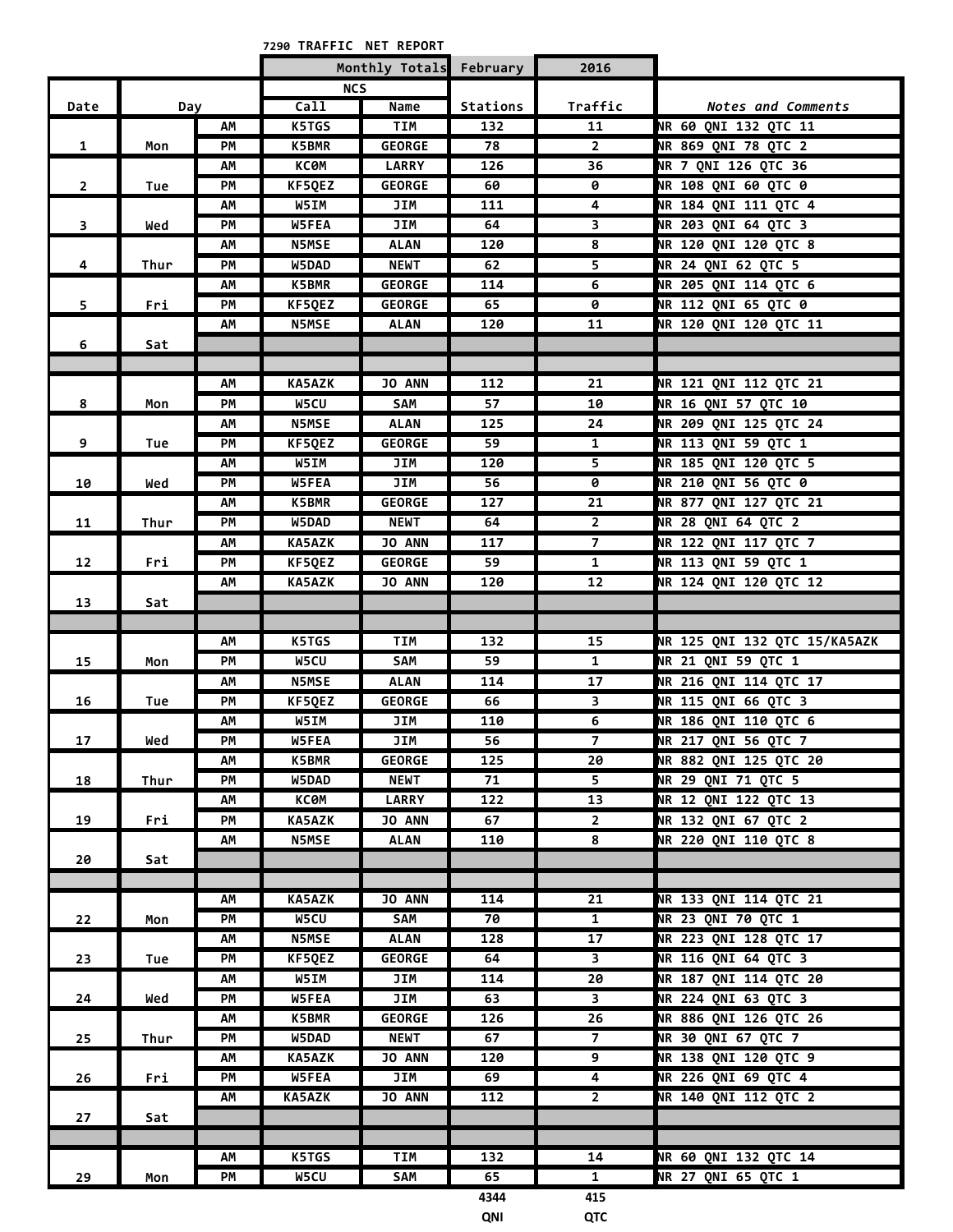**7290 TRAFFIC NET REPORT March 2016**

L

|                |             |    | MONTHLY TOTALS |               |          |                         |                              |
|----------------|-------------|----|----------------|---------------|----------|-------------------------|------------------------------|
|                |             |    | <b>NCS</b>     |               |          |                         |                              |
| <b>DATE</b>    | <b>DAY</b>  |    | <b>CALL</b>    | <b>NAME</b>   | Stations | Traffic                 | Notes and Comments           |
|                |             | AM | <b>N5MSE</b>   | <b>ALAN</b>   | 116      | 21                      | <b>NR 301 QNI 116 QTC 21</b> |
| 1              | <b>TUE</b>  | PM | KF5QEZ         | <b>GEORGE</b> | 63       | 4                       | NR 117 QNI 63 QTC 4          |
|                |             | АM | W5IM           | JIM           | 128      | 8                       | <b>NR 188 QNI 128 QTC 8</b>  |
| $\overline{2}$ | <b>WED</b>  | PM | W5FEA          | JIM           | 60       | 3                       | <b>NR 302 QNI 60 QTC 3</b>   |
|                |             | AM | <b>K5BMR</b>   | <b>GEORGE</b> | 121      | 13                      | NR 890 QNI 121 QTC 13        |
| 3              | <b>THUR</b> | PM | W5DAD          | <b>NEWT</b>   | 67       | 8                       | NR 33 QNI 67 QTC 8           |
|                |             | АM | <b>KA5AZK</b>  | <b>JO ANN</b> | 116      | 11                      | NR 144 QNI 116 QTC 11        |
| 4              | <b>FRI</b>  | PM | K50VW          | <b>MAX</b>    | 67       | $\mathbf{2}$            | <b>NR 304 QNI 67 QTC 2</b>   |
|                |             | АM | <b>KA5AZK</b>  | <b>JO ANN</b> | 93       | 5.                      | NR 145 QNI 93 QTC 5          |
| 5              | <b>SAT</b>  |    |                |               |          |                         |                              |
|                |             |    |                |               |          |                         |                              |
|                |             | ΑМ | k5TGS          | TIM           | 140      | 9                       | <b>NR 61 QNI 140 QTC 9</b>   |
| $\overline{7}$ | MON         | PM | W5CU           | SAM           | 57       | $\overline{\mathbf{3}}$ | NR 32 QNI 57 QTC 3           |
|                |             | ΑМ | <b>N5MSE</b>   | <b>ALAN</b>   | 112      | 10                      | <b>NR 308 QNI 112 QTC 10</b> |
| 8              | <b>TUE</b>  | PM | KF5QEZ         | <b>GEORGE</b> | 55       | $\mathbf{1}$            | NR 119 QNI 55 QTC 1          |
|                |             | АM | W5IM           | JIM           | 108      | 20                      | <b>NR 189 ONI 108 OTC 20</b> |
| 9              | <b>WED</b>  | PM | W5FEA          | JIM           | 57       | 4                       | NR 309 QNI 57 QTC 4          |
|                |             | ΑМ | <b>K5BMR</b>   | <b>GEORGE</b> | 126      | 16                      | NR 895 QNI 126 QTC 16        |
| 10             | <b>THUR</b> | PM | W5DAD          | <b>NEWT</b>   | 80       | 1                       | <b>NR 38 QNI 80 QTC 1</b>    |
|                |             | AM | <b>KA5AZK</b>  | <b>JO ANN</b> | 118      | 8                       | <b>NR 149 QNI 118 QTC 8</b>  |
| 11             | <b>FRI</b>  | PM | <b>K5BMR</b>   | <b>GEORGE</b> | 71       | 9                       | <b>NR 896 QNI 71 QTC 9</b>   |
|                |             | АM | <b>KA5AZK</b>  | <b>JO ANN</b> | 125      | 6                       | NR 150 QNI 125 QTC 6         |
| 12             | <b>SAT</b>  |    |                |               |          |                         |                              |
|                |             |    |                |               |          |                         |                              |
|                |             | ΑМ | <b>KA5AZK</b>  | <b>JO ANN</b> | 122      | 17                      | NR 151 QNI 122 QTC 17        |
| 14             | <b>MON</b>  | PM | <b>W5CU</b>    | SAM           | 67       | $\mathbf{2}$            | NR 38 QNI 67 QTC 2           |
|                |             | ΑМ | <b>N5MSE</b>   | <b>ALAN</b>   | 103      | 15                      | NR 315 QNI 103 QTC 15        |
| 15             | <b>TUE</b>  | PM | <b>KF5QEZ</b>  | <b>GEORGE</b> | 60       | 4                       | <b>NR 120 QNI 60 QTC 4</b>   |
|                |             | ΑМ | <b>KA5AZK</b>  | <b>JO ANN</b> | 126      | 9                       | NR 153 QNI 126 QTC 9         |
| 16             | <b>WED</b>  | PM | W5FEA          | JIM           | 67       | $\mathbf{1}$            | <b>NR 10 QNI 71 QTC 3</b>    |
|                |             | AM | <b>K5BMR</b>   | <b>GEORGE</b> | 118      | 8                       | NR 317 QNI 118 QTC 8         |
| 17             | <b>THUR</b> | PM | <b>KF5QEZ</b>  | <b>GEORGE</b> | 52       | 1                       | <b>NR 122 QNI 52 QTC 1</b>   |
|                |             | ΑМ | <b>KA5AZK</b>  | <b>JO ANN</b> | 131      | 12                      | NR 154 QNI 131 QTC 12        |
| 18             | <b>FRI</b>  | PM | W5DAD          | <b>NEWT</b>   | 73       | $\mathbf{1}$            | <b>NR 38 QNI 73 QTC 1</b>    |
|                |             | АM | <b>KA5AZK</b>  | <b>JO ANN</b> | 108      | 11                      | NR 155 QNI 108 QTC 11        |
| 19             | <b>SAT</b>  |    |                |               |          |                         |                              |
|                |             | AM | <b>KC0M</b>    | <b>LARRY</b>  | 111      | 13                      | NR 19 QNI 111 QTC 13         |
| 21             | <b>MON</b>  | PM | W5CU           | SAM           | 68       | 8                       | NR 43 QNI 68 QTC 8           |
|                |             | ΑМ | <b>N5MSE</b>   | <b>ALAN</b>   | 113      | 23                      | NR 322 QNI 113 QTC 23        |
| 22             | <b>TUE</b>  | PM | KF50EZ         | <b>GEORGE</b> | 55       | $\mathbf{1}$            | NR 123 QNI 55 QTC 1          |
|                |             | AM | <b>KA5AZK</b>  | <b>JO ANN</b> | 113      | 13                      | NR 158 QNI 113 QTC 13        |
| 23             | <b>WED</b>  | PМ | <b>W5FEA</b>   | JIM           | 63       | 6                       | <b>NR 323 QNI 63 QTC 6</b>   |
|                |             | AM | <b>K5BMR</b>   | <b>GEORGE</b> | 142      | 11                      | NR 902 QNI 142 QTC 11        |
| 24             | THUR        | PM | W5DAD          | <b>NEWT</b>   | 71       | $\mathbf{2}$            | <b>NR 39 QNI 71 QTC 2</b>    |
|                |             | ΑМ | W5IM           | JIM           | 126      | 12                      | NR 190 QNI 126 QTC 12        |
| 25             | <b>FRI</b>  | PM | <b>KA5AZK</b>  | <b>JO ANN</b> | 67       | $\mathbf{2}$            | NR 162 QNI 67 QTC 2          |
|                |             | ΑМ | <b>KA5AZK</b>  | <b>JO ANN</b> | 110      | 6                       | NR 163 ONI 110 OTC 6         |
| 26             | SAT         |    |                |               |          |                         |                              |
|                |             |    |                |               |          |                         |                              |
|                |             | ΑМ | <b>KA5AZK</b>  | <b>JO ANN</b> | 113      | 6                       | NR 164 QNI 113 QTC 6         |
| 28             | <b>MON</b>  | PM | <b>W5CU</b>    | SAM           | 67       | 4                       | <b>NR 42 QNI 67 QTC 4</b>    |
|                |             | ΑМ | W5IM           | JIM           | 118      | 11                      | NR 191 QNI 118 QTC 11        |
| 29             | <b>TUE</b>  | PM | <b>KF5QEZ</b>  | <b>GEORGE</b> | 51       | 3                       | NR 125 QNI 51 QTC 3          |
|                |             | АM | <b>KC0M</b>    | <b>LARRY</b>  | 123      | 16                      | <b>NR 22 QNI 123 QTC 16</b>  |
| 30             | WED         | PМ | <b>W5FEA</b>   | JIM           | 63       | $\mathbf{1}$            | NR 330 QNI 63 QTC 1          |
|                |             | ΑМ | <b>K5BMR</b>   | <b>GEORGE</b> | 128      | 14                      | NR 331 QNI 128 QTC 14        |
| 31             | THUR        | PМ | <b>KA5AZK</b>  | <b>JO ANN</b> | 74       | 3                       | NR 166 QNI 74 QTC 3          |
|                |             |    |                |               | 4683     | 398                     |                              |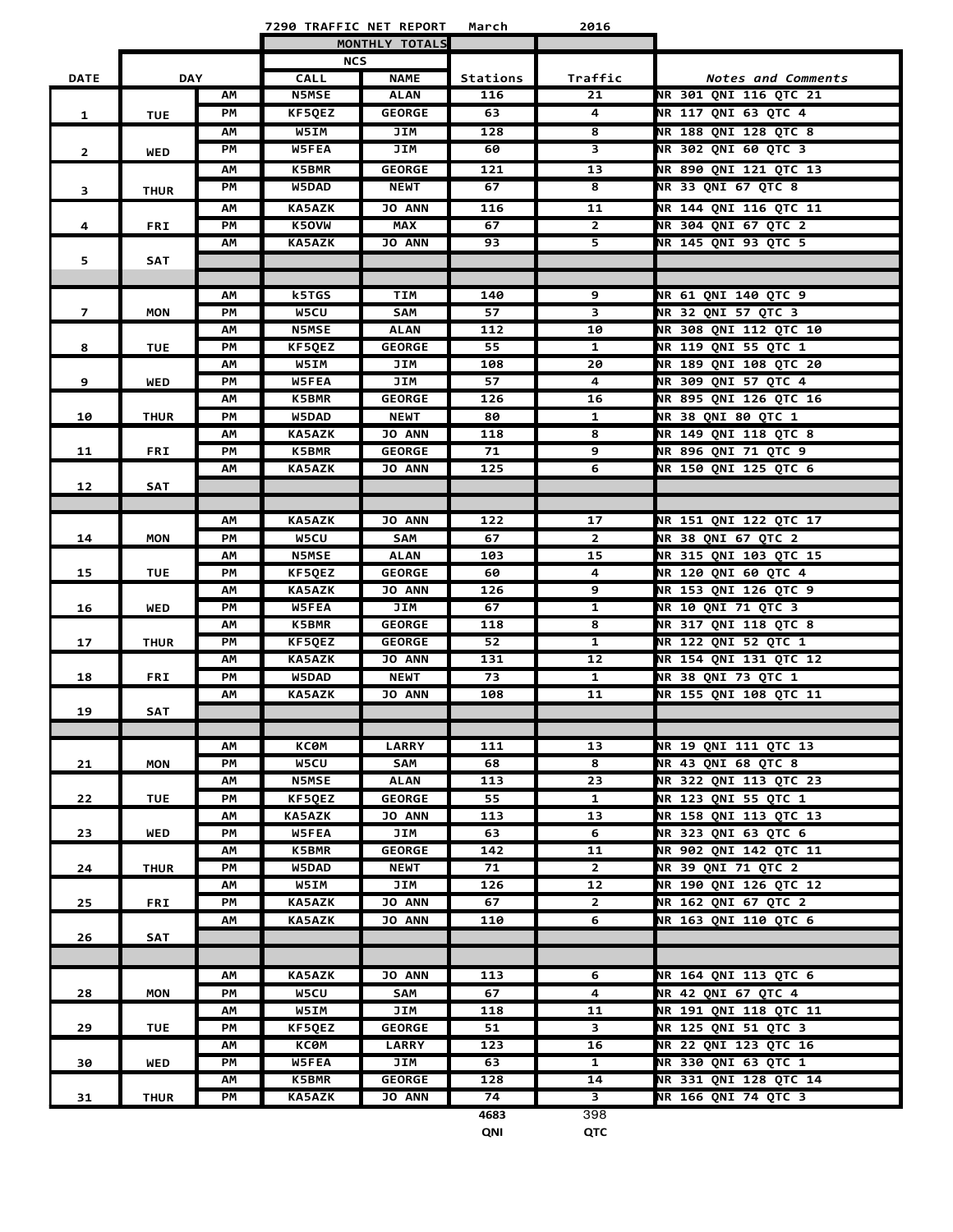|                |             |    | 7290 TRAFFIC NET REPORT |               | April    | 2016            |                                   |
|----------------|-------------|----|-------------------------|---------------|----------|-----------------|-----------------------------------|
| <b>DATE</b>    | <b>DAY</b>  |    | <b>NCS</b>              |               |          |                 |                                   |
|                |             |    | <b>CALL</b>             | <b>NAME</b>   | Stations | Traffic         | Notes and Comments                |
| $\mathbf{1}$   | <b>FRI</b>  | АΜ | <b>N5MSE</b>            | <b>ALAN</b>   | 101      | 12              | NR 401 QNI 101 QTC 12             |
|                |             | PM | W5FEA                   | <b>JIM</b>    | 62       | $\overline{7}$  | NR 401 QNI 62 QTC 7               |
| $\overline{2}$ | <b>SAT</b>  | AM | <b>KA5AZK</b>           | <b>JO ANN</b> | 117      | 12              | NR 167 QNI 117 QTC 12             |
|                |             |    |                         |               |          |                 |                                   |
|                |             |    |                         |               |          |                 |                                   |
| 4              | <b>MON</b>  | АM | <b>K5TGS</b>            | <b>TIM</b>    | 76       | 8               | <b>NR 56 QNI 76 QTC 8</b>         |
|                |             | PM | <b>W5CU</b>             | SAM           | 66       | 3               | NR 53 QNI 66 QTC 3                |
|                |             | AM | <b>N5MSE</b>            | ALAN          | 106      | 11              | NR 405 QNI 106 QTC 11             |
| 5              | <b>TUE</b>  |    |                         |               |          |                 |                                   |
|                |             | PM | KF5QEZ                  | <b>GEORGE</b> | 62       | $\mathbf{2}$    | NR 126 QNI 62 QTC 2               |
| 6              | <b>WED</b>  | AM | W5IM                    | JIM           | 116      | 10              | <b>NR 192 QNI 116 QTC 10</b>      |
|                |             | PM | W5FEA                   | JIM           | 66       | $\mathbf{2}$    | NR 406 QNI 66 QTC 2               |
| $\overline{7}$ | <b>THUR</b> | АΜ | <b>K5BMR</b>            | GEORGE        | 116      | 44              | NR 908 QNI 116 QTC 44             |
|                |             | PМ | W5DAD                   | <b>NEWT</b>   | 81       | 3               | NR 40 QNI 81 QTC 3                |
| 8              | <b>FRI</b>  | АΜ | <b>KA5AZK</b>           | JO ANN        | 133      | 10              | NR 170 QNI 133 QTC 10             |
|                |             | PM | W5FEA                   | JIM           | 61       | 0               | NR 408 QNI 61 QTC 0               |
| 9              | <b>SAT</b>  | АΜ | <b>N5MSE</b>            | <b>ALAN</b>   | 78       | 10              | <b>NR 409 QNI 78 QTC 10</b>       |
|                |             |    |                         |               |          |                 |                                   |
|                |             |    |                         |               |          |                 |                                   |
| 11             | <b>MON</b>  | АΜ | K5TGS                   | <b>TIM</b>    | 82       | 9               | <b>NR 171 QNI 82 QTC 9 JO ANN</b> |
|                |             | PM | W5CU                    | SAM           | 65       | 18              | NR 58 QNI 65 QTC 18               |
| 12             | TUE         | АΜ | <b>N5MSE</b>            | ALAN          | 109      | 28              | NR 412 QNI 109 QTC 28             |
|                |             | PМ | KF5QEZ                  | GEORGE        | 58       | 1               | NR 131 QNI 58 QTC 1               |
| 13             | WED         | АΜ | W5IM                    | JIM           | 111      | 12              | NR 193 QNI 111 QTC 12             |
|                |             | PM | W5FEA                   | JIM           | 68       | 3               | NR 413 QNI 68 QTC 3               |
| 14             | <b>THUR</b> | АΜ | <b>K5BMR</b>            | <b>GEORGE</b> | 100      | $\overline{7}$  | <b>NR 414 QNI 100 QTC 7</b>       |
|                |             | PM | W5DAD                   | <b>NEWT</b>   | 55       | 5.              | <b>NR 41 QNI 55 QTC 5</b>         |
| 15             | <b>FRI</b>  | АΜ | <b>KA5AZK</b>           | <b>JO ANN</b> | 105      | 13              | NR 175 QNI 105 QTC 13             |
|                |             | PM | <b>KC0M</b>             | <b>LARRY</b>  | 59       | 8               | NR 24 QNI 59 QTC 8                |
| 16             | <b>SAT</b>  | АΜ | <b>KA5AZK</b>           | <b>JO ANN</b> | 116      | $\mathbf{2}$    | NR 176 QNI 116 QTC 2              |
|                |             |    |                         |               |          |                 |                                   |
|                |             |    |                         |               |          |                 |                                   |
| 18             | <b>MON</b>  | AM | <b>K5BMR</b>            | <b>GEORGE</b> | 113      | 16              | NR 915 QNI 113 QTC 16             |
|                |             | PM | W5CU                    | SAM           | 43       | 17              | NR 61 QNI 43 QTC 17               |
| 19             | <b>TUE</b>  | ΑМ | <b>N5MSE</b>            | ALAN          | 104      | 27              | NR 419 QNI 104 QTC 27             |
|                |             | PМ | KF5QEZ                  | <b>GEORGE</b> | 59       | $\overline{7}$  | NR 134 QNI 59 QTC 7               |
| 20             | WED         | АΜ | <b>W5IM</b>             | JIM           | 118      | 14              | NR 194 QNI 118 QTC 14             |
|                |             | PM | <b>KE5LTA</b>           | <b>MARY</b>   | 63       | ø               | <b>NR 420 QNI 63 QTC 0</b>        |
| 21             | <b>THUR</b> | AM | <b>KA5AZK</b>           | <b>JO ANN</b> | 107      | $\overline{17}$ | NR 179 QNI 107 QTC 17             |
|                |             | PM | W5DAD                   | <b>NEWT</b>   | 63       | $\overline{4}$  | <b>NR 42 QNI 63 QTC 4</b>         |
| 22             | <b>FRI</b>  | АΜ | <b>K5BMR</b>            | <b>GEORGE</b> | 109      | 8               | <b>NR 422 QNI 109 QTC 8</b>       |
|                |             | PM | KF5QEZ                  | <b>GEORGE</b> | 69       | 4               | <b>NR 136 QNI 69 QTC 4</b>        |
| 23             | SAT         | AM | W5IM                    | JIM           | 128      | $\mathbf{1}$    | NR 195 QNI 128 QTC 1              |
|                |             |    |                         |               |          |                 |                                   |
|                |             |    |                         |               |          |                 |                                   |
| 25             | <b>MON</b>  | АΜ | <b>K5BMR</b>            | <b>GEORGE</b> | 129      | 21              | NR 927 QNI 129 QTC 21             |
|                |             | PM | W5CU                    | SAM           | 61       | $\overline{5}$  | NR 68 QNI 61 QTC 5                |
| 26             | <b>TUE</b>  | АM | <b>N5MSE</b>            | <b>ALAN</b>   | 94       | 18              | NR 426 QNI 94 QTC 18              |
|                |             | PM | KF5QEZ                  | <b>GEORGE</b> | 55       | 4               | NR 137 QNI 55 QTC 4               |
| 27             | <b>WED</b>  | АΜ | <b>KA5AZK</b>           | <b>JO ANN</b> | 108      | 14              | NR 183 QNI 108 QTC 14             |
|                |             | PM | W5FEA                   | JIM           | 59       | 11              | NR 4271 QNI 59 QTC 11             |
| 28             | <b>THUR</b> | AM | <b>KA5AZK</b>           | <b>JO ANN</b> | 96       | 20              | NR 184 QNI 96 QTC 20 /N5MSE       |
|                |             | PM | <b>W5DAD</b>            | <b>NEWT</b>   | 65       | 5.              | NR 49 QNI 65 QTC 5                |
| 29             | FRI         | АΜ | <b>W5IM</b>             | JIM           | 104      | 23              | NR 196 QNI 104 QTC 23             |
|                |             | PM | <b>KC0M</b>             | <b>LARRY</b>  | 65       | ø               | NR 29 QNI 65 QTC 0                |
| 30             | SAT         | АΜ | <b>KA5AZK</b>           | JO ANN        | 92       | 12              | NR 185 QNI 92 QTC 12              |
|                |             |    |                         |               |          |                 |                                   |
|                |             |    |                         |               |          |                 |                                   |
|                |             |    |                         |               | 4073     | 488             |                                   |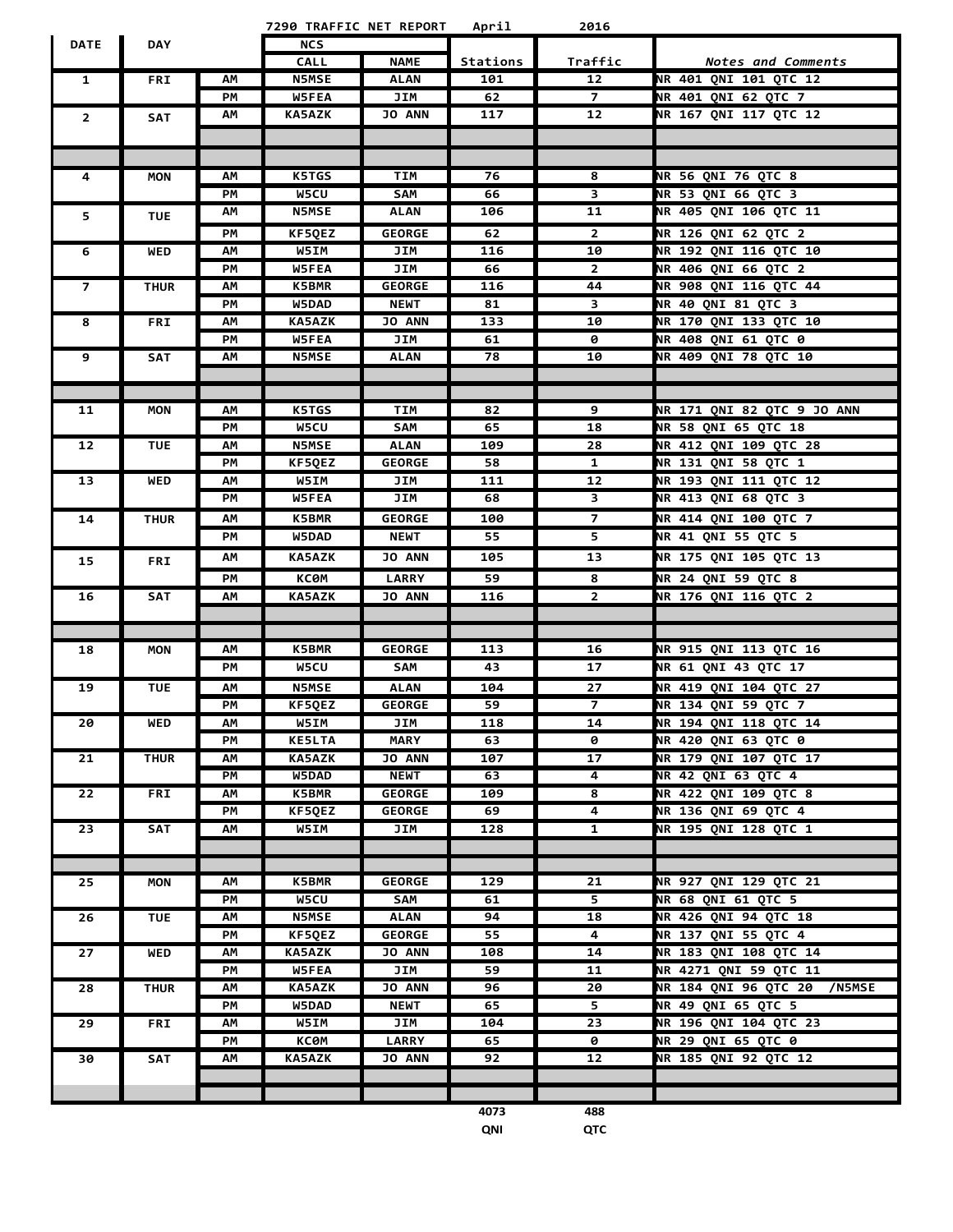| Monthly Totals<br><b>NCS</b><br>Call<br>Traffic<br>Date<br>Name<br>Stations<br>Notes and Comments<br>Day<br><b>K5TGS</b><br>TIM<br>92<br>18<br>NR 188 QNI 92 QTC 18 + KA5AZK<br>ΑМ<br><b>NR 69 QNI 45 QTC 0</b><br>PМ<br><b>W5CU</b><br>SAM<br>45<br>$\mathbf{2}$<br>0<br>Mon<br><b>NR 190 QNI 99 QTC 14</b><br><b>KA5AZK</b><br><b>JO ANN</b><br>99<br>14<br>ΑМ<br>NR 140 QNI 55 QTC 2<br>3<br><b>GEORGE</b><br>55<br>$\mathbf{2}$<br>PМ<br>KF5QEZ<br>Tue<br>NR 32 QNI 106 QTC 18<br>КСӨМ<br><b>LARRY</b><br>106<br>18<br>АΜ<br>W5FEA<br>53<br>NR 5041 QNI 53 QTC 6<br>PМ<br>JIM<br>6<br>4<br>Wed<br>NR 505 QNI 105 QTC 14<br><b>K5BMR</b><br><b>GEORGE</b><br>105<br>14<br>ΑМ<br><b>NR 50 QNI 49 QTC 8</b><br>PM<br>49<br>5<br>W5DAD<br><b>NEWT</b><br>8<br>Thur<br><b>N5MSE</b><br><b>ALAN</b><br>85<br>23<br>NR 506 QNI 85 QTC 23<br>ΑМ<br><b>JO ANN</b><br>NR 195 QNI 61 QTC 2<br>6<br>PМ<br><b>KA5AZK</b><br>61<br>2<br>Fri<br><b>JO ANN</b><br>NR 196 QNI 93 QTC 11<br><b>KA5AZK</b><br>93<br>11<br>АΜ<br>$\overline{7}$<br>Sat<br><b>K5TGS</b><br>TIM<br>73<br>NR 197 QNI 73 QTC 20 + KA5AZK<br>АΜ<br>20<br><b>NR 74 QNI 44 QTC 0</b><br><b>W5CU</b><br>SAM<br>9<br>PМ<br>44<br>0<br>Mon<br>NR 510 ONI 102 OTC 17<br><b>N5MSE</b><br><b>ALAN</b><br>102<br>17<br>ΑМ<br>PM<br><b>GEORGE</b><br>59<br><b>NR 510 QNI 59 QTC 0</b><br>KF5QEZ<br>0<br>10<br>Tue<br>ΑМ<br><b>W5IM</b><br>JIM<br>99<br>21<br>NR 197 QNI 99 QTC 21<br><b>NR 5111 ONI 49 OTC 2</b><br>PМ<br><b>W5FEA</b><br>JIM<br>49<br>$\mathbf{2}$<br>11<br>Wed<br>NR 939 QNI 85 QTC 11<br><b>K5BMR</b><br><b>GEORGE</b><br>85<br>11<br>АΜ<br><b>MARY</b><br><b>NR 12 ONI 65 OTC 12</b><br>PМ<br><b>KE5LTA</b><br>65<br>$\overline{2}$<br>12<br>Thur<br>NR 200 QNI 83 QTC 17<br><b>KA5AZK</b><br><b>JO ANN</b><br>17<br>АΜ<br>83<br>KF5IOU<br><b>JOHN</b><br><b>NR 1040 QNI 61 QTC 0</b><br>PМ<br>61<br>0<br>13<br>Fri<br><b>NR 201 QNI 71 QTC 10</b><br><b>KA5AZK</b><br><b>JO ANN</b><br>71<br>10<br>АM<br>14<br>Sat<br><b>K5TGS</b><br>NR 203 QNI 113 QTC 12 +KA5AZK<br>АM<br>TIM<br>113<br>12<br>PM<br><b>K5BMR</b><br><b>GEORGE</b><br>53<br>NR 942 QNI 53 QTC 10<br>10<br>16<br>Mon<br>NR 517 QNI 84 QTC 14<br>ΑМ<br><b>N5MSE</b><br><b>ALAN</b><br>84<br>14<br>NR 143 QNI 55 QTC 8<br>PM<br><b>GEORGE</b><br>55<br>17<br><b>KF5QEZ</b><br>8<br>Tue<br><b>NR 198 QNI 107 QTC 20</b><br>W5IM<br>JIM<br>107<br>20<br>ΑМ<br>JIM<br>NR 5181 ONI 63 OTC 5<br>PМ<br><b>W5FEA</b><br>63<br>18<br>5.<br>Wed<br>$\mathbf{2}$<br><b>NR 947 QNI 102 QTC 2</b><br><b>K5BMR</b><br><b>GEORGE</b><br>102<br>ΑМ<br>NR 58 QNI 71 QTC 2<br>2<br>19<br>PМ<br>W5DAD<br><b>NEWT</b><br>71<br>Thur<br>134<br>NR 207 QNI 134 QTC 18<br>AM<br><b>KA5AZK</b><br>JO ANN<br>18<br>20<br>PМ<br>КСӨМ<br><b>LARRY</b><br>70<br>$\mathbf{1}$<br>NR 33 QNI 70 QTC 1<br>Fri<br>NR 209 QNI 100 QTC 6<br><b>KA5AZK</b><br>JO ANN<br>АΜ<br>100<br>6<br>21<br>Sat<br><b>JO ANN</b><br>NR 210 QNI 123 QTC 11<br><b>KA5AZK</b><br>123<br>11<br>АΜ<br><b>NR 23 QNI 58 QTC 8</b><br>8<br>23<br>PМ<br><b>KE5LTA</b><br>MARY<br>58<br>Mon<br>NR 524 QNI 98 QTC 21<br><b>N5MSE</b><br><b>ALAN</b><br>98<br>21<br>ΑМ<br>$\overline{1}$<br>NR 146 QNI 42 QTC 1<br><b>GEORGE</b><br>42<br>PМ<br>KF5QEZ<br>24<br>Tue<br>NR 199 QNI 110 QTC 21<br>W5IM<br>21<br>ΑМ<br>JIM<br>110<br>$\overline{\mathbf{3}}$<br>NR 5251 QNI 53 QTC 3<br>W5FEA<br>JIM<br>53<br>25<br>PМ<br>Wed<br><b>JO ANN</b><br>NR 212 QNI 96 QTC 13<br>АΜ<br><b>KA5AZK</b><br>96<br>13<br>NR 59 QNI 44 QTC 2<br>PM<br>W5DAD<br><b>NEWT</b><br>44<br>$\overline{2}$<br>26<br>Thur<br>NR 953 QNI 127 QTC 5<br>5<br>АΜ<br><b>K5BMR</b><br><b>GEORGE</b><br>127<br>NR 5271 QNI 59 QTC 3<br>PМ<br><b>W5FEA</b><br>JIM<br>59<br>3<br>27<br>Fri<br>3<br>NR 147 QNI 103 QTC 3<br>KF5QEZ<br><b>GEORGE</b><br>103<br><b>+N5MSE</b><br>AM<br>7290 PICNIC<br>28<br>Sat<br>9<br>NR 50 QNI 74 QTC 9<br><b>K5TGS</b><br>TIM<br>74<br>АΜ<br>NR 530 QNI 37 QTC 4<br><b>KE5LTA</b><br><b>MARY</b><br>PМ<br>37<br>4<br>30<br>Mon<br>NR 531 QNI 102 QTC 23<br>AM<br><b>N5MSE</b><br><b>ALAN</b><br>102<br>23<br>NR 151 QNI 53 QTC 9<br>31<br>PM<br>KF5QEZ<br><b>GEORGE</b><br>53<br>9<br>Tue |  |  | 7290 TRAFFIC NET REPORT | May  | 2016 |  |
|--------------------------------------------------------------------------------------------------------------------------------------------------------------------------------------------------------------------------------------------------------------------------------------------------------------------------------------------------------------------------------------------------------------------------------------------------------------------------------------------------------------------------------------------------------------------------------------------------------------------------------------------------------------------------------------------------------------------------------------------------------------------------------------------------------------------------------------------------------------------------------------------------------------------------------------------------------------------------------------------------------------------------------------------------------------------------------------------------------------------------------------------------------------------------------------------------------------------------------------------------------------------------------------------------------------------------------------------------------------------------------------------------------------------------------------------------------------------------------------------------------------------------------------------------------------------------------------------------------------------------------------------------------------------------------------------------------------------------------------------------------------------------------------------------------------------------------------------------------------------------------------------------------------------------------------------------------------------------------------------------------------------------------------------------------------------------------------------------------------------------------------------------------------------------------------------------------------------------------------------------------------------------------------------------------------------------------------------------------------------------------------------------------------------------------------------------------------------------------------------------------------------------------------------------------------------------------------------------------------------------------------------------------------------------------------------------------------------------------------------------------------------------------------------------------------------------------------------------------------------------------------------------------------------------------------------------------------------------------------------------------------------------------------------------------------------------------------------------------------------------------------------------------------------------------------------------------------------------------------------------------------------------------------------------------------------------------------------------------------------------------------------------------------------------------------------------------------------------------------------------------------------------------------------------------------------------------------------------------------------------------------------------------------------------------------------------------------------------------------------------------------------------------------------------------------------------------------------------------------------------------------------------------------------------------------------------------------------------------------------------------------------------------------------------------------------------------------------------------------------------------------------------------------------|--|--|-------------------------|------|------|--|
|                                                                                                                                                                                                                                                                                                                                                                                                                                                                                                                                                                                                                                                                                                                                                                                                                                                                                                                                                                                                                                                                                                                                                                                                                                                                                                                                                                                                                                                                                                                                                                                                                                                                                                                                                                                                                                                                                                                                                                                                                                                                                                                                                                                                                                                                                                                                                                                                                                                                                                                                                                                                                                                                                                                                                                                                                                                                                                                                                                                                                                                                                                                                                                                                                                                                                                                                                                                                                                                                                                                                                                                                                                                                                                                                                                                                                                                                                                                                                                                                                                                                                                                                                                    |  |  |                         |      |      |  |
|                                                                                                                                                                                                                                                                                                                                                                                                                                                                                                                                                                                                                                                                                                                                                                                                                                                                                                                                                                                                                                                                                                                                                                                                                                                                                                                                                                                                                                                                                                                                                                                                                                                                                                                                                                                                                                                                                                                                                                                                                                                                                                                                                                                                                                                                                                                                                                                                                                                                                                                                                                                                                                                                                                                                                                                                                                                                                                                                                                                                                                                                                                                                                                                                                                                                                                                                                                                                                                                                                                                                                                                                                                                                                                                                                                                                                                                                                                                                                                                                                                                                                                                                                                    |  |  |                         |      |      |  |
|                                                                                                                                                                                                                                                                                                                                                                                                                                                                                                                                                                                                                                                                                                                                                                                                                                                                                                                                                                                                                                                                                                                                                                                                                                                                                                                                                                                                                                                                                                                                                                                                                                                                                                                                                                                                                                                                                                                                                                                                                                                                                                                                                                                                                                                                                                                                                                                                                                                                                                                                                                                                                                                                                                                                                                                                                                                                                                                                                                                                                                                                                                                                                                                                                                                                                                                                                                                                                                                                                                                                                                                                                                                                                                                                                                                                                                                                                                                                                                                                                                                                                                                                                                    |  |  |                         |      |      |  |
|                                                                                                                                                                                                                                                                                                                                                                                                                                                                                                                                                                                                                                                                                                                                                                                                                                                                                                                                                                                                                                                                                                                                                                                                                                                                                                                                                                                                                                                                                                                                                                                                                                                                                                                                                                                                                                                                                                                                                                                                                                                                                                                                                                                                                                                                                                                                                                                                                                                                                                                                                                                                                                                                                                                                                                                                                                                                                                                                                                                                                                                                                                                                                                                                                                                                                                                                                                                                                                                                                                                                                                                                                                                                                                                                                                                                                                                                                                                                                                                                                                                                                                                                                                    |  |  |                         |      |      |  |
|                                                                                                                                                                                                                                                                                                                                                                                                                                                                                                                                                                                                                                                                                                                                                                                                                                                                                                                                                                                                                                                                                                                                                                                                                                                                                                                                                                                                                                                                                                                                                                                                                                                                                                                                                                                                                                                                                                                                                                                                                                                                                                                                                                                                                                                                                                                                                                                                                                                                                                                                                                                                                                                                                                                                                                                                                                                                                                                                                                                                                                                                                                                                                                                                                                                                                                                                                                                                                                                                                                                                                                                                                                                                                                                                                                                                                                                                                                                                                                                                                                                                                                                                                                    |  |  |                         |      |      |  |
|                                                                                                                                                                                                                                                                                                                                                                                                                                                                                                                                                                                                                                                                                                                                                                                                                                                                                                                                                                                                                                                                                                                                                                                                                                                                                                                                                                                                                                                                                                                                                                                                                                                                                                                                                                                                                                                                                                                                                                                                                                                                                                                                                                                                                                                                                                                                                                                                                                                                                                                                                                                                                                                                                                                                                                                                                                                                                                                                                                                                                                                                                                                                                                                                                                                                                                                                                                                                                                                                                                                                                                                                                                                                                                                                                                                                                                                                                                                                                                                                                                                                                                                                                                    |  |  |                         |      |      |  |
|                                                                                                                                                                                                                                                                                                                                                                                                                                                                                                                                                                                                                                                                                                                                                                                                                                                                                                                                                                                                                                                                                                                                                                                                                                                                                                                                                                                                                                                                                                                                                                                                                                                                                                                                                                                                                                                                                                                                                                                                                                                                                                                                                                                                                                                                                                                                                                                                                                                                                                                                                                                                                                                                                                                                                                                                                                                                                                                                                                                                                                                                                                                                                                                                                                                                                                                                                                                                                                                                                                                                                                                                                                                                                                                                                                                                                                                                                                                                                                                                                                                                                                                                                                    |  |  |                         |      |      |  |
|                                                                                                                                                                                                                                                                                                                                                                                                                                                                                                                                                                                                                                                                                                                                                                                                                                                                                                                                                                                                                                                                                                                                                                                                                                                                                                                                                                                                                                                                                                                                                                                                                                                                                                                                                                                                                                                                                                                                                                                                                                                                                                                                                                                                                                                                                                                                                                                                                                                                                                                                                                                                                                                                                                                                                                                                                                                                                                                                                                                                                                                                                                                                                                                                                                                                                                                                                                                                                                                                                                                                                                                                                                                                                                                                                                                                                                                                                                                                                                                                                                                                                                                                                                    |  |  |                         |      |      |  |
|                                                                                                                                                                                                                                                                                                                                                                                                                                                                                                                                                                                                                                                                                                                                                                                                                                                                                                                                                                                                                                                                                                                                                                                                                                                                                                                                                                                                                                                                                                                                                                                                                                                                                                                                                                                                                                                                                                                                                                                                                                                                                                                                                                                                                                                                                                                                                                                                                                                                                                                                                                                                                                                                                                                                                                                                                                                                                                                                                                                                                                                                                                                                                                                                                                                                                                                                                                                                                                                                                                                                                                                                                                                                                                                                                                                                                                                                                                                                                                                                                                                                                                                                                                    |  |  |                         |      |      |  |
|                                                                                                                                                                                                                                                                                                                                                                                                                                                                                                                                                                                                                                                                                                                                                                                                                                                                                                                                                                                                                                                                                                                                                                                                                                                                                                                                                                                                                                                                                                                                                                                                                                                                                                                                                                                                                                                                                                                                                                                                                                                                                                                                                                                                                                                                                                                                                                                                                                                                                                                                                                                                                                                                                                                                                                                                                                                                                                                                                                                                                                                                                                                                                                                                                                                                                                                                                                                                                                                                                                                                                                                                                                                                                                                                                                                                                                                                                                                                                                                                                                                                                                                                                                    |  |  |                         |      |      |  |
|                                                                                                                                                                                                                                                                                                                                                                                                                                                                                                                                                                                                                                                                                                                                                                                                                                                                                                                                                                                                                                                                                                                                                                                                                                                                                                                                                                                                                                                                                                                                                                                                                                                                                                                                                                                                                                                                                                                                                                                                                                                                                                                                                                                                                                                                                                                                                                                                                                                                                                                                                                                                                                                                                                                                                                                                                                                                                                                                                                                                                                                                                                                                                                                                                                                                                                                                                                                                                                                                                                                                                                                                                                                                                                                                                                                                                                                                                                                                                                                                                                                                                                                                                                    |  |  |                         |      |      |  |
|                                                                                                                                                                                                                                                                                                                                                                                                                                                                                                                                                                                                                                                                                                                                                                                                                                                                                                                                                                                                                                                                                                                                                                                                                                                                                                                                                                                                                                                                                                                                                                                                                                                                                                                                                                                                                                                                                                                                                                                                                                                                                                                                                                                                                                                                                                                                                                                                                                                                                                                                                                                                                                                                                                                                                                                                                                                                                                                                                                                                                                                                                                                                                                                                                                                                                                                                                                                                                                                                                                                                                                                                                                                                                                                                                                                                                                                                                                                                                                                                                                                                                                                                                                    |  |  |                         |      |      |  |
|                                                                                                                                                                                                                                                                                                                                                                                                                                                                                                                                                                                                                                                                                                                                                                                                                                                                                                                                                                                                                                                                                                                                                                                                                                                                                                                                                                                                                                                                                                                                                                                                                                                                                                                                                                                                                                                                                                                                                                                                                                                                                                                                                                                                                                                                                                                                                                                                                                                                                                                                                                                                                                                                                                                                                                                                                                                                                                                                                                                                                                                                                                                                                                                                                                                                                                                                                                                                                                                                                                                                                                                                                                                                                                                                                                                                                                                                                                                                                                                                                                                                                                                                                                    |  |  |                         |      |      |  |
|                                                                                                                                                                                                                                                                                                                                                                                                                                                                                                                                                                                                                                                                                                                                                                                                                                                                                                                                                                                                                                                                                                                                                                                                                                                                                                                                                                                                                                                                                                                                                                                                                                                                                                                                                                                                                                                                                                                                                                                                                                                                                                                                                                                                                                                                                                                                                                                                                                                                                                                                                                                                                                                                                                                                                                                                                                                                                                                                                                                                                                                                                                                                                                                                                                                                                                                                                                                                                                                                                                                                                                                                                                                                                                                                                                                                                                                                                                                                                                                                                                                                                                                                                                    |  |  |                         |      |      |  |
|                                                                                                                                                                                                                                                                                                                                                                                                                                                                                                                                                                                                                                                                                                                                                                                                                                                                                                                                                                                                                                                                                                                                                                                                                                                                                                                                                                                                                                                                                                                                                                                                                                                                                                                                                                                                                                                                                                                                                                                                                                                                                                                                                                                                                                                                                                                                                                                                                                                                                                                                                                                                                                                                                                                                                                                                                                                                                                                                                                                                                                                                                                                                                                                                                                                                                                                                                                                                                                                                                                                                                                                                                                                                                                                                                                                                                                                                                                                                                                                                                                                                                                                                                                    |  |  |                         |      |      |  |
|                                                                                                                                                                                                                                                                                                                                                                                                                                                                                                                                                                                                                                                                                                                                                                                                                                                                                                                                                                                                                                                                                                                                                                                                                                                                                                                                                                                                                                                                                                                                                                                                                                                                                                                                                                                                                                                                                                                                                                                                                                                                                                                                                                                                                                                                                                                                                                                                                                                                                                                                                                                                                                                                                                                                                                                                                                                                                                                                                                                                                                                                                                                                                                                                                                                                                                                                                                                                                                                                                                                                                                                                                                                                                                                                                                                                                                                                                                                                                                                                                                                                                                                                                                    |  |  |                         |      |      |  |
|                                                                                                                                                                                                                                                                                                                                                                                                                                                                                                                                                                                                                                                                                                                                                                                                                                                                                                                                                                                                                                                                                                                                                                                                                                                                                                                                                                                                                                                                                                                                                                                                                                                                                                                                                                                                                                                                                                                                                                                                                                                                                                                                                                                                                                                                                                                                                                                                                                                                                                                                                                                                                                                                                                                                                                                                                                                                                                                                                                                                                                                                                                                                                                                                                                                                                                                                                                                                                                                                                                                                                                                                                                                                                                                                                                                                                                                                                                                                                                                                                                                                                                                                                                    |  |  |                         |      |      |  |
|                                                                                                                                                                                                                                                                                                                                                                                                                                                                                                                                                                                                                                                                                                                                                                                                                                                                                                                                                                                                                                                                                                                                                                                                                                                                                                                                                                                                                                                                                                                                                                                                                                                                                                                                                                                                                                                                                                                                                                                                                                                                                                                                                                                                                                                                                                                                                                                                                                                                                                                                                                                                                                                                                                                                                                                                                                                                                                                                                                                                                                                                                                                                                                                                                                                                                                                                                                                                                                                                                                                                                                                                                                                                                                                                                                                                                                                                                                                                                                                                                                                                                                                                                                    |  |  |                         |      |      |  |
|                                                                                                                                                                                                                                                                                                                                                                                                                                                                                                                                                                                                                                                                                                                                                                                                                                                                                                                                                                                                                                                                                                                                                                                                                                                                                                                                                                                                                                                                                                                                                                                                                                                                                                                                                                                                                                                                                                                                                                                                                                                                                                                                                                                                                                                                                                                                                                                                                                                                                                                                                                                                                                                                                                                                                                                                                                                                                                                                                                                                                                                                                                                                                                                                                                                                                                                                                                                                                                                                                                                                                                                                                                                                                                                                                                                                                                                                                                                                                                                                                                                                                                                                                                    |  |  |                         |      |      |  |
|                                                                                                                                                                                                                                                                                                                                                                                                                                                                                                                                                                                                                                                                                                                                                                                                                                                                                                                                                                                                                                                                                                                                                                                                                                                                                                                                                                                                                                                                                                                                                                                                                                                                                                                                                                                                                                                                                                                                                                                                                                                                                                                                                                                                                                                                                                                                                                                                                                                                                                                                                                                                                                                                                                                                                                                                                                                                                                                                                                                                                                                                                                                                                                                                                                                                                                                                                                                                                                                                                                                                                                                                                                                                                                                                                                                                                                                                                                                                                                                                                                                                                                                                                                    |  |  |                         |      |      |  |
|                                                                                                                                                                                                                                                                                                                                                                                                                                                                                                                                                                                                                                                                                                                                                                                                                                                                                                                                                                                                                                                                                                                                                                                                                                                                                                                                                                                                                                                                                                                                                                                                                                                                                                                                                                                                                                                                                                                                                                                                                                                                                                                                                                                                                                                                                                                                                                                                                                                                                                                                                                                                                                                                                                                                                                                                                                                                                                                                                                                                                                                                                                                                                                                                                                                                                                                                                                                                                                                                                                                                                                                                                                                                                                                                                                                                                                                                                                                                                                                                                                                                                                                                                                    |  |  |                         |      |      |  |
|                                                                                                                                                                                                                                                                                                                                                                                                                                                                                                                                                                                                                                                                                                                                                                                                                                                                                                                                                                                                                                                                                                                                                                                                                                                                                                                                                                                                                                                                                                                                                                                                                                                                                                                                                                                                                                                                                                                                                                                                                                                                                                                                                                                                                                                                                                                                                                                                                                                                                                                                                                                                                                                                                                                                                                                                                                                                                                                                                                                                                                                                                                                                                                                                                                                                                                                                                                                                                                                                                                                                                                                                                                                                                                                                                                                                                                                                                                                                                                                                                                                                                                                                                                    |  |  |                         |      |      |  |
|                                                                                                                                                                                                                                                                                                                                                                                                                                                                                                                                                                                                                                                                                                                                                                                                                                                                                                                                                                                                                                                                                                                                                                                                                                                                                                                                                                                                                                                                                                                                                                                                                                                                                                                                                                                                                                                                                                                                                                                                                                                                                                                                                                                                                                                                                                                                                                                                                                                                                                                                                                                                                                                                                                                                                                                                                                                                                                                                                                                                                                                                                                                                                                                                                                                                                                                                                                                                                                                                                                                                                                                                                                                                                                                                                                                                                                                                                                                                                                                                                                                                                                                                                                    |  |  |                         |      |      |  |
|                                                                                                                                                                                                                                                                                                                                                                                                                                                                                                                                                                                                                                                                                                                                                                                                                                                                                                                                                                                                                                                                                                                                                                                                                                                                                                                                                                                                                                                                                                                                                                                                                                                                                                                                                                                                                                                                                                                                                                                                                                                                                                                                                                                                                                                                                                                                                                                                                                                                                                                                                                                                                                                                                                                                                                                                                                                                                                                                                                                                                                                                                                                                                                                                                                                                                                                                                                                                                                                                                                                                                                                                                                                                                                                                                                                                                                                                                                                                                                                                                                                                                                                                                                    |  |  |                         |      |      |  |
|                                                                                                                                                                                                                                                                                                                                                                                                                                                                                                                                                                                                                                                                                                                                                                                                                                                                                                                                                                                                                                                                                                                                                                                                                                                                                                                                                                                                                                                                                                                                                                                                                                                                                                                                                                                                                                                                                                                                                                                                                                                                                                                                                                                                                                                                                                                                                                                                                                                                                                                                                                                                                                                                                                                                                                                                                                                                                                                                                                                                                                                                                                                                                                                                                                                                                                                                                                                                                                                                                                                                                                                                                                                                                                                                                                                                                                                                                                                                                                                                                                                                                                                                                                    |  |  |                         |      |      |  |
|                                                                                                                                                                                                                                                                                                                                                                                                                                                                                                                                                                                                                                                                                                                                                                                                                                                                                                                                                                                                                                                                                                                                                                                                                                                                                                                                                                                                                                                                                                                                                                                                                                                                                                                                                                                                                                                                                                                                                                                                                                                                                                                                                                                                                                                                                                                                                                                                                                                                                                                                                                                                                                                                                                                                                                                                                                                                                                                                                                                                                                                                                                                                                                                                                                                                                                                                                                                                                                                                                                                                                                                                                                                                                                                                                                                                                                                                                                                                                                                                                                                                                                                                                                    |  |  |                         |      |      |  |
|                                                                                                                                                                                                                                                                                                                                                                                                                                                                                                                                                                                                                                                                                                                                                                                                                                                                                                                                                                                                                                                                                                                                                                                                                                                                                                                                                                                                                                                                                                                                                                                                                                                                                                                                                                                                                                                                                                                                                                                                                                                                                                                                                                                                                                                                                                                                                                                                                                                                                                                                                                                                                                                                                                                                                                                                                                                                                                                                                                                                                                                                                                                                                                                                                                                                                                                                                                                                                                                                                                                                                                                                                                                                                                                                                                                                                                                                                                                                                                                                                                                                                                                                                                    |  |  |                         |      |      |  |
|                                                                                                                                                                                                                                                                                                                                                                                                                                                                                                                                                                                                                                                                                                                                                                                                                                                                                                                                                                                                                                                                                                                                                                                                                                                                                                                                                                                                                                                                                                                                                                                                                                                                                                                                                                                                                                                                                                                                                                                                                                                                                                                                                                                                                                                                                                                                                                                                                                                                                                                                                                                                                                                                                                                                                                                                                                                                                                                                                                                                                                                                                                                                                                                                                                                                                                                                                                                                                                                                                                                                                                                                                                                                                                                                                                                                                                                                                                                                                                                                                                                                                                                                                                    |  |  |                         |      |      |  |
|                                                                                                                                                                                                                                                                                                                                                                                                                                                                                                                                                                                                                                                                                                                                                                                                                                                                                                                                                                                                                                                                                                                                                                                                                                                                                                                                                                                                                                                                                                                                                                                                                                                                                                                                                                                                                                                                                                                                                                                                                                                                                                                                                                                                                                                                                                                                                                                                                                                                                                                                                                                                                                                                                                                                                                                                                                                                                                                                                                                                                                                                                                                                                                                                                                                                                                                                                                                                                                                                                                                                                                                                                                                                                                                                                                                                                                                                                                                                                                                                                                                                                                                                                                    |  |  |                         |      |      |  |
|                                                                                                                                                                                                                                                                                                                                                                                                                                                                                                                                                                                                                                                                                                                                                                                                                                                                                                                                                                                                                                                                                                                                                                                                                                                                                                                                                                                                                                                                                                                                                                                                                                                                                                                                                                                                                                                                                                                                                                                                                                                                                                                                                                                                                                                                                                                                                                                                                                                                                                                                                                                                                                                                                                                                                                                                                                                                                                                                                                                                                                                                                                                                                                                                                                                                                                                                                                                                                                                                                                                                                                                                                                                                                                                                                                                                                                                                                                                                                                                                                                                                                                                                                                    |  |  |                         |      |      |  |
|                                                                                                                                                                                                                                                                                                                                                                                                                                                                                                                                                                                                                                                                                                                                                                                                                                                                                                                                                                                                                                                                                                                                                                                                                                                                                                                                                                                                                                                                                                                                                                                                                                                                                                                                                                                                                                                                                                                                                                                                                                                                                                                                                                                                                                                                                                                                                                                                                                                                                                                                                                                                                                                                                                                                                                                                                                                                                                                                                                                                                                                                                                                                                                                                                                                                                                                                                                                                                                                                                                                                                                                                                                                                                                                                                                                                                                                                                                                                                                                                                                                                                                                                                                    |  |  |                         |      |      |  |
|                                                                                                                                                                                                                                                                                                                                                                                                                                                                                                                                                                                                                                                                                                                                                                                                                                                                                                                                                                                                                                                                                                                                                                                                                                                                                                                                                                                                                                                                                                                                                                                                                                                                                                                                                                                                                                                                                                                                                                                                                                                                                                                                                                                                                                                                                                                                                                                                                                                                                                                                                                                                                                                                                                                                                                                                                                                                                                                                                                                                                                                                                                                                                                                                                                                                                                                                                                                                                                                                                                                                                                                                                                                                                                                                                                                                                                                                                                                                                                                                                                                                                                                                                                    |  |  |                         |      |      |  |
|                                                                                                                                                                                                                                                                                                                                                                                                                                                                                                                                                                                                                                                                                                                                                                                                                                                                                                                                                                                                                                                                                                                                                                                                                                                                                                                                                                                                                                                                                                                                                                                                                                                                                                                                                                                                                                                                                                                                                                                                                                                                                                                                                                                                                                                                                                                                                                                                                                                                                                                                                                                                                                                                                                                                                                                                                                                                                                                                                                                                                                                                                                                                                                                                                                                                                                                                                                                                                                                                                                                                                                                                                                                                                                                                                                                                                                                                                                                                                                                                                                                                                                                                                                    |  |  |                         |      |      |  |
|                                                                                                                                                                                                                                                                                                                                                                                                                                                                                                                                                                                                                                                                                                                                                                                                                                                                                                                                                                                                                                                                                                                                                                                                                                                                                                                                                                                                                                                                                                                                                                                                                                                                                                                                                                                                                                                                                                                                                                                                                                                                                                                                                                                                                                                                                                                                                                                                                                                                                                                                                                                                                                                                                                                                                                                                                                                                                                                                                                                                                                                                                                                                                                                                                                                                                                                                                                                                                                                                                                                                                                                                                                                                                                                                                                                                                                                                                                                                                                                                                                                                                                                                                                    |  |  |                         |      |      |  |
|                                                                                                                                                                                                                                                                                                                                                                                                                                                                                                                                                                                                                                                                                                                                                                                                                                                                                                                                                                                                                                                                                                                                                                                                                                                                                                                                                                                                                                                                                                                                                                                                                                                                                                                                                                                                                                                                                                                                                                                                                                                                                                                                                                                                                                                                                                                                                                                                                                                                                                                                                                                                                                                                                                                                                                                                                                                                                                                                                                                                                                                                                                                                                                                                                                                                                                                                                                                                                                                                                                                                                                                                                                                                                                                                                                                                                                                                                                                                                                                                                                                                                                                                                                    |  |  |                         |      |      |  |
|                                                                                                                                                                                                                                                                                                                                                                                                                                                                                                                                                                                                                                                                                                                                                                                                                                                                                                                                                                                                                                                                                                                                                                                                                                                                                                                                                                                                                                                                                                                                                                                                                                                                                                                                                                                                                                                                                                                                                                                                                                                                                                                                                                                                                                                                                                                                                                                                                                                                                                                                                                                                                                                                                                                                                                                                                                                                                                                                                                                                                                                                                                                                                                                                                                                                                                                                                                                                                                                                                                                                                                                                                                                                                                                                                                                                                                                                                                                                                                                                                                                                                                                                                                    |  |  |                         |      |      |  |
|                                                                                                                                                                                                                                                                                                                                                                                                                                                                                                                                                                                                                                                                                                                                                                                                                                                                                                                                                                                                                                                                                                                                                                                                                                                                                                                                                                                                                                                                                                                                                                                                                                                                                                                                                                                                                                                                                                                                                                                                                                                                                                                                                                                                                                                                                                                                                                                                                                                                                                                                                                                                                                                                                                                                                                                                                                                                                                                                                                                                                                                                                                                                                                                                                                                                                                                                                                                                                                                                                                                                                                                                                                                                                                                                                                                                                                                                                                                                                                                                                                                                                                                                                                    |  |  |                         |      |      |  |
|                                                                                                                                                                                                                                                                                                                                                                                                                                                                                                                                                                                                                                                                                                                                                                                                                                                                                                                                                                                                                                                                                                                                                                                                                                                                                                                                                                                                                                                                                                                                                                                                                                                                                                                                                                                                                                                                                                                                                                                                                                                                                                                                                                                                                                                                                                                                                                                                                                                                                                                                                                                                                                                                                                                                                                                                                                                                                                                                                                                                                                                                                                                                                                                                                                                                                                                                                                                                                                                                                                                                                                                                                                                                                                                                                                                                                                                                                                                                                                                                                                                                                                                                                                    |  |  |                         |      |      |  |
|                                                                                                                                                                                                                                                                                                                                                                                                                                                                                                                                                                                                                                                                                                                                                                                                                                                                                                                                                                                                                                                                                                                                                                                                                                                                                                                                                                                                                                                                                                                                                                                                                                                                                                                                                                                                                                                                                                                                                                                                                                                                                                                                                                                                                                                                                                                                                                                                                                                                                                                                                                                                                                                                                                                                                                                                                                                                                                                                                                                                                                                                                                                                                                                                                                                                                                                                                                                                                                                                                                                                                                                                                                                                                                                                                                                                                                                                                                                                                                                                                                                                                                                                                                    |  |  |                         |      |      |  |
|                                                                                                                                                                                                                                                                                                                                                                                                                                                                                                                                                                                                                                                                                                                                                                                                                                                                                                                                                                                                                                                                                                                                                                                                                                                                                                                                                                                                                                                                                                                                                                                                                                                                                                                                                                                                                                                                                                                                                                                                                                                                                                                                                                                                                                                                                                                                                                                                                                                                                                                                                                                                                                                                                                                                                                                                                                                                                                                                                                                                                                                                                                                                                                                                                                                                                                                                                                                                                                                                                                                                                                                                                                                                                                                                                                                                                                                                                                                                                                                                                                                                                                                                                                    |  |  |                         |      |      |  |
|                                                                                                                                                                                                                                                                                                                                                                                                                                                                                                                                                                                                                                                                                                                                                                                                                                                                                                                                                                                                                                                                                                                                                                                                                                                                                                                                                                                                                                                                                                                                                                                                                                                                                                                                                                                                                                                                                                                                                                                                                                                                                                                                                                                                                                                                                                                                                                                                                                                                                                                                                                                                                                                                                                                                                                                                                                                                                                                                                                                                                                                                                                                                                                                                                                                                                                                                                                                                                                                                                                                                                                                                                                                                                                                                                                                                                                                                                                                                                                                                                                                                                                                                                                    |  |  |                         |      |      |  |
|                                                                                                                                                                                                                                                                                                                                                                                                                                                                                                                                                                                                                                                                                                                                                                                                                                                                                                                                                                                                                                                                                                                                                                                                                                                                                                                                                                                                                                                                                                                                                                                                                                                                                                                                                                                                                                                                                                                                                                                                                                                                                                                                                                                                                                                                                                                                                                                                                                                                                                                                                                                                                                                                                                                                                                                                                                                                                                                                                                                                                                                                                                                                                                                                                                                                                                                                                                                                                                                                                                                                                                                                                                                                                                                                                                                                                                                                                                                                                                                                                                                                                                                                                                    |  |  |                         |      |      |  |
|                                                                                                                                                                                                                                                                                                                                                                                                                                                                                                                                                                                                                                                                                                                                                                                                                                                                                                                                                                                                                                                                                                                                                                                                                                                                                                                                                                                                                                                                                                                                                                                                                                                                                                                                                                                                                                                                                                                                                                                                                                                                                                                                                                                                                                                                                                                                                                                                                                                                                                                                                                                                                                                                                                                                                                                                                                                                                                                                                                                                                                                                                                                                                                                                                                                                                                                                                                                                                                                                                                                                                                                                                                                                                                                                                                                                                                                                                                                                                                                                                                                                                                                                                                    |  |  |                         |      |      |  |
|                                                                                                                                                                                                                                                                                                                                                                                                                                                                                                                                                                                                                                                                                                                                                                                                                                                                                                                                                                                                                                                                                                                                                                                                                                                                                                                                                                                                                                                                                                                                                                                                                                                                                                                                                                                                                                                                                                                                                                                                                                                                                                                                                                                                                                                                                                                                                                                                                                                                                                                                                                                                                                                                                                                                                                                                                                                                                                                                                                                                                                                                                                                                                                                                                                                                                                                                                                                                                                                                                                                                                                                                                                                                                                                                                                                                                                                                                                                                                                                                                                                                                                                                                                    |  |  |                         |      |      |  |
|                                                                                                                                                                                                                                                                                                                                                                                                                                                                                                                                                                                                                                                                                                                                                                                                                                                                                                                                                                                                                                                                                                                                                                                                                                                                                                                                                                                                                                                                                                                                                                                                                                                                                                                                                                                                                                                                                                                                                                                                                                                                                                                                                                                                                                                                                                                                                                                                                                                                                                                                                                                                                                                                                                                                                                                                                                                                                                                                                                                                                                                                                                                                                                                                                                                                                                                                                                                                                                                                                                                                                                                                                                                                                                                                                                                                                                                                                                                                                                                                                                                                                                                                                                    |  |  |                         |      |      |  |
|                                                                                                                                                                                                                                                                                                                                                                                                                                                                                                                                                                                                                                                                                                                                                                                                                                                                                                                                                                                                                                                                                                                                                                                                                                                                                                                                                                                                                                                                                                                                                                                                                                                                                                                                                                                                                                                                                                                                                                                                                                                                                                                                                                                                                                                                                                                                                                                                                                                                                                                                                                                                                                                                                                                                                                                                                                                                                                                                                                                                                                                                                                                                                                                                                                                                                                                                                                                                                                                                                                                                                                                                                                                                                                                                                                                                                                                                                                                                                                                                                                                                                                                                                                    |  |  |                         |      |      |  |
|                                                                                                                                                                                                                                                                                                                                                                                                                                                                                                                                                                                                                                                                                                                                                                                                                                                                                                                                                                                                                                                                                                                                                                                                                                                                                                                                                                                                                                                                                                                                                                                                                                                                                                                                                                                                                                                                                                                                                                                                                                                                                                                                                                                                                                                                                                                                                                                                                                                                                                                                                                                                                                                                                                                                                                                                                                                                                                                                                                                                                                                                                                                                                                                                                                                                                                                                                                                                                                                                                                                                                                                                                                                                                                                                                                                                                                                                                                                                                                                                                                                                                                                                                                    |  |  |                         |      |      |  |
|                                                                                                                                                                                                                                                                                                                                                                                                                                                                                                                                                                                                                                                                                                                                                                                                                                                                                                                                                                                                                                                                                                                                                                                                                                                                                                                                                                                                                                                                                                                                                                                                                                                                                                                                                                                                                                                                                                                                                                                                                                                                                                                                                                                                                                                                                                                                                                                                                                                                                                                                                                                                                                                                                                                                                                                                                                                                                                                                                                                                                                                                                                                                                                                                                                                                                                                                                                                                                                                                                                                                                                                                                                                                                                                                                                                                                                                                                                                                                                                                                                                                                                                                                                    |  |  |                         |      |      |  |
|                                                                                                                                                                                                                                                                                                                                                                                                                                                                                                                                                                                                                                                                                                                                                                                                                                                                                                                                                                                                                                                                                                                                                                                                                                                                                                                                                                                                                                                                                                                                                                                                                                                                                                                                                                                                                                                                                                                                                                                                                                                                                                                                                                                                                                                                                                                                                                                                                                                                                                                                                                                                                                                                                                                                                                                                                                                                                                                                                                                                                                                                                                                                                                                                                                                                                                                                                                                                                                                                                                                                                                                                                                                                                                                                                                                                                                                                                                                                                                                                                                                                                                                                                                    |  |  |                         |      |      |  |
|                                                                                                                                                                                                                                                                                                                                                                                                                                                                                                                                                                                                                                                                                                                                                                                                                                                                                                                                                                                                                                                                                                                                                                                                                                                                                                                                                                                                                                                                                                                                                                                                                                                                                                                                                                                                                                                                                                                                                                                                                                                                                                                                                                                                                                                                                                                                                                                                                                                                                                                                                                                                                                                                                                                                                                                                                                                                                                                                                                                                                                                                                                                                                                                                                                                                                                                                                                                                                                                                                                                                                                                                                                                                                                                                                                                                                                                                                                                                                                                                                                                                                                                                                                    |  |  |                         |      |      |  |
|                                                                                                                                                                                                                                                                                                                                                                                                                                                                                                                                                                                                                                                                                                                                                                                                                                                                                                                                                                                                                                                                                                                                                                                                                                                                                                                                                                                                                                                                                                                                                                                                                                                                                                                                                                                                                                                                                                                                                                                                                                                                                                                                                                                                                                                                                                                                                                                                                                                                                                                                                                                                                                                                                                                                                                                                                                                                                                                                                                                                                                                                                                                                                                                                                                                                                                                                                                                                                                                                                                                                                                                                                                                                                                                                                                                                                                                                                                                                                                                                                                                                                                                                                                    |  |  |                         |      |      |  |
|                                                                                                                                                                                                                                                                                                                                                                                                                                                                                                                                                                                                                                                                                                                                                                                                                                                                                                                                                                                                                                                                                                                                                                                                                                                                                                                                                                                                                                                                                                                                                                                                                                                                                                                                                                                                                                                                                                                                                                                                                                                                                                                                                                                                                                                                                                                                                                                                                                                                                                                                                                                                                                                                                                                                                                                                                                                                                                                                                                                                                                                                                                                                                                                                                                                                                                                                                                                                                                                                                                                                                                                                                                                                                                                                                                                                                                                                                                                                                                                                                                                                                                                                                                    |  |  |                         |      |      |  |
|                                                                                                                                                                                                                                                                                                                                                                                                                                                                                                                                                                                                                                                                                                                                                                                                                                                                                                                                                                                                                                                                                                                                                                                                                                                                                                                                                                                                                                                                                                                                                                                                                                                                                                                                                                                                                                                                                                                                                                                                                                                                                                                                                                                                                                                                                                                                                                                                                                                                                                                                                                                                                                                                                                                                                                                                                                                                                                                                                                                                                                                                                                                                                                                                                                                                                                                                                                                                                                                                                                                                                                                                                                                                                                                                                                                                                                                                                                                                                                                                                                                                                                                                                                    |  |  |                         |      |      |  |
|                                                                                                                                                                                                                                                                                                                                                                                                                                                                                                                                                                                                                                                                                                                                                                                                                                                                                                                                                                                                                                                                                                                                                                                                                                                                                                                                                                                                                                                                                                                                                                                                                                                                                                                                                                                                                                                                                                                                                                                                                                                                                                                                                                                                                                                                                                                                                                                                                                                                                                                                                                                                                                                                                                                                                                                                                                                                                                                                                                                                                                                                                                                                                                                                                                                                                                                                                                                                                                                                                                                                                                                                                                                                                                                                                                                                                                                                                                                                                                                                                                                                                                                                                                    |  |  |                         |      |      |  |
|                                                                                                                                                                                                                                                                                                                                                                                                                                                                                                                                                                                                                                                                                                                                                                                                                                                                                                                                                                                                                                                                                                                                                                                                                                                                                                                                                                                                                                                                                                                                                                                                                                                                                                                                                                                                                                                                                                                                                                                                                                                                                                                                                                                                                                                                                                                                                                                                                                                                                                                                                                                                                                                                                                                                                                                                                                                                                                                                                                                                                                                                                                                                                                                                                                                                                                                                                                                                                                                                                                                                                                                                                                                                                                                                                                                                                                                                                                                                                                                                                                                                                                                                                                    |  |  |                         |      |      |  |
|                                                                                                                                                                                                                                                                                                                                                                                                                                                                                                                                                                                                                                                                                                                                                                                                                                                                                                                                                                                                                                                                                                                                                                                                                                                                                                                                                                                                                                                                                                                                                                                                                                                                                                                                                                                                                                                                                                                                                                                                                                                                                                                                                                                                                                                                                                                                                                                                                                                                                                                                                                                                                                                                                                                                                                                                                                                                                                                                                                                                                                                                                                                                                                                                                                                                                                                                                                                                                                                                                                                                                                                                                                                                                                                                                                                                                                                                                                                                                                                                                                                                                                                                                                    |  |  |                         |      |      |  |
|                                                                                                                                                                                                                                                                                                                                                                                                                                                                                                                                                                                                                                                                                                                                                                                                                                                                                                                                                                                                                                                                                                                                                                                                                                                                                                                                                                                                                                                                                                                                                                                                                                                                                                                                                                                                                                                                                                                                                                                                                                                                                                                                                                                                                                                                                                                                                                                                                                                                                                                                                                                                                                                                                                                                                                                                                                                                                                                                                                                                                                                                                                                                                                                                                                                                                                                                                                                                                                                                                                                                                                                                                                                                                                                                                                                                                                                                                                                                                                                                                                                                                                                                                                    |  |  |                         |      |      |  |
|                                                                                                                                                                                                                                                                                                                                                                                                                                                                                                                                                                                                                                                                                                                                                                                                                                                                                                                                                                                                                                                                                                                                                                                                                                                                                                                                                                                                                                                                                                                                                                                                                                                                                                                                                                                                                                                                                                                                                                                                                                                                                                                                                                                                                                                                                                                                                                                                                                                                                                                                                                                                                                                                                                                                                                                                                                                                                                                                                                                                                                                                                                                                                                                                                                                                                                                                                                                                                                                                                                                                                                                                                                                                                                                                                                                                                                                                                                                                                                                                                                                                                                                                                                    |  |  |                         |      |      |  |
|                                                                                                                                                                                                                                                                                                                                                                                                                                                                                                                                                                                                                                                                                                                                                                                                                                                                                                                                                                                                                                                                                                                                                                                                                                                                                                                                                                                                                                                                                                                                                                                                                                                                                                                                                                                                                                                                                                                                                                                                                                                                                                                                                                                                                                                                                                                                                                                                                                                                                                                                                                                                                                                                                                                                                                                                                                                                                                                                                                                                                                                                                                                                                                                                                                                                                                                                                                                                                                                                                                                                                                                                                                                                                                                                                                                                                                                                                                                                                                                                                                                                                                                                                                    |  |  |                         |      |      |  |
|                                                                                                                                                                                                                                                                                                                                                                                                                                                                                                                                                                                                                                                                                                                                                                                                                                                                                                                                                                                                                                                                                                                                                                                                                                                                                                                                                                                                                                                                                                                                                                                                                                                                                                                                                                                                                                                                                                                                                                                                                                                                                                                                                                                                                                                                                                                                                                                                                                                                                                                                                                                                                                                                                                                                                                                                                                                                                                                                                                                                                                                                                                                                                                                                                                                                                                                                                                                                                                                                                                                                                                                                                                                                                                                                                                                                                                                                                                                                                                                                                                                                                                                                                                    |  |  |                         | 3765 | 450  |  |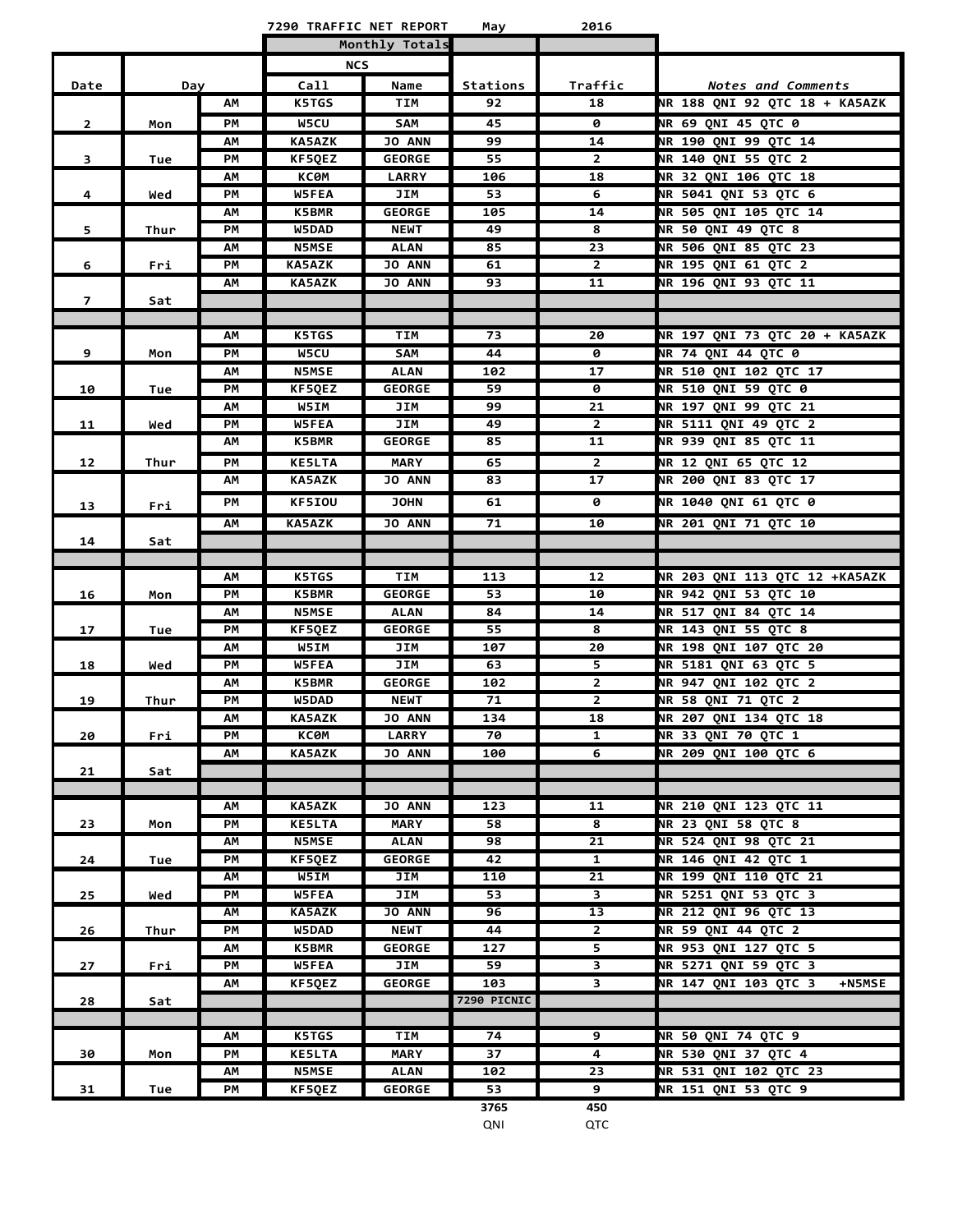**7290 TRAFFIC NET REPORT**

|                |             |    |               | Monthly Totals | June     | 2016                    |                                   |
|----------------|-------------|----|---------------|----------------|----------|-------------------------|-----------------------------------|
|                |             |    | <b>NCS</b>    |                |          |                         |                                   |
| Date           | Day         |    | Call          | Name           | Stations | Traffic                 | Notes and Comments                |
|                |             | AM | <b>W5IM</b>   | JIM            | 108      | 6                       | <b>NR 200 QNI 108 QTC 6</b>       |
| 1              | Wed         | PМ | <b>W5FEA</b>  | JIM            | 55       | 1                       | NR 6011 QNI 55 QTC 1              |
|                |             | ΑМ | <b>K5BMR</b>  | <b>GEORGE</b>  | 111      | 28                      | NR 955 QNI 111 QTC 28             |
| $\overline{2}$ | <b>THUR</b> | PМ | <b>W5DAD</b>  | <b>NEWT</b>    | 44       | 3                       | NR 60 QNI 44 QTC 3                |
|                |             | ΑМ | <b>KA5AZK</b> | JO ANN         | 103      | 20                      | NR 213 QNI 103 QTC 20             |
| 3              | Fri         | PM | K5BMR         | <b>GEORGE</b>  | 59       | 3                       | NR 955 QNI 59 QTC 3               |
|                |             | АΜ | <b>KA5AZK</b> | <b>JO ANN</b>  | 82       | 3                       | NR 214 QNI 82 QTC 3               |
| 4              | Sat         |    |               |                |          |                         |                                   |
|                |             |    |               |                |          |                         |                                   |
|                |             | АΜ | <b>K5TGS</b>  | TIM            | 93       | 15                      | NR 956 QNI 93 QTC 15 + K5BMR      |
| 6              | Mon         | PМ | <b>KE5LTA</b> | <b>MARY</b>    | 56       | $\overline{\mathbf{3}}$ | NR 606 QNI 56 QTC 3               |
|                |             | ΑМ | <b>N5MSE</b>  | <b>ALAN</b>    | 100      | $\overline{34}$         | NR 607 QNI 100 QTC 34             |
| $\overline{7}$ | Tue         | PM | KF5QEZ        | <b>GEORGE</b>  | 50       | 3                       | NR 153 QNI 50 QTC 3               |
|                |             | AM | <b>W5IM</b>   | <b>JIM</b>     | 97       | 20                      | NR 201 QNI 97 QTC 20              |
| 8              | Wed         | PМ | W5FEA         | JIM            | 58       | 0                       | <b>NR 6081 QNI 58 QTC 0</b>       |
|                |             | ΑМ | <b>KA5AZK</b> | <b>JO ANN</b>  | 103      | 17                      | NR 218 QNI 103 QTC 17             |
| 9              | <b>THUR</b> | PМ | W5DAD         | <b>NEWT</b>    | 64       | 3                       | <b>NR 61 QNI 64 QTC 3</b>         |
|                |             | ΑМ | <b>K5BMR</b>  | <b>GEORGE</b>  | 118      | 9                       | <b>NR 962 QNI 118 QTC 9</b>       |
| 10             | Fri         | PM | W5DAD         | <b>NEWT</b>    | 54       | 6                       | NR 62 QNI 54 QTC 6                |
|                |             | АM | <b>W5IM</b>   | JIM            | 109      | $\overline{6}$          | NR 202 QNI 109 QTC 6              |
| 11             | Sat         |    |               |                |          |                         |                                   |
|                |             |    |               |                |          |                         |                                   |
|                |             | ΑМ | K5TGS         | TIM            | 117      | 3                       | NR 220 QNI 117 QTC 3 +KA5AZK      |
| 13             | Mon         | PM | <b>KE5LTA</b> | <b>MARY</b>    | 58       | 0                       | <b>NR 613 QNI 58 QTC 0</b>        |
|                |             | ΑМ | <b>N5MSE</b>  | <b>ALAN</b>    | 123      | 24                      | NR 614 QNI 123 QTC 24             |
| 14             | Tue         | PМ | KF5QEZ        | <b>GEORGE</b>  | 53       | 8                       | NR 154 QNI 53 QTC 8               |
|                |             | ΑМ | W5IM          | JIM            | 123      | 17                      | NR 203 QNI 123 QTC 17             |
| 15             | Wed         | PM | W5FEA         | JIM            | 49       | 4                       | NR 49 QNI 49 QTC 4                |
|                |             | ΑМ | <b>K5BMR</b>  | <b>GEORGE</b>  | 122      | 17                      | NR 965 QNI 122 QTC 17             |
| 16             | Thur        | PМ | W5DAD         | <b>NEWT</b>    | 64       | 1                       | NR 63 QNI 64 QTC 1                |
|                |             | АΜ | W5IM          | JIM            | 112      | 5                       | NR 204 QNI 112 QTC 5              |
| 17             | Fri         | PM | KF5QEZ        | <b>GEORGE</b>  | 59       | $\overline{2}$          | NR 156 QNI 59 QTC 2               |
|                |             | АM | <b>N5MSE</b>  | <b>ALAN</b>    | 98       | $\overline{\mathbf{3}}$ | NR 618 QNI 98 QTC 3               |
| 18             | Sat         |    |               |                |          |                         |                                   |
|                |             |    |               |                |          |                         |                                   |
|                |             | AМ | <b>KA5AZK</b> | <b>JO ANN</b>  | 94       | 23                      | <b>NR 236 ONI 94 OTC 23</b>       |
| 20             | Mon         | РM | <b>KE5LTA</b> | <b>MARY</b>    | 47       | 4                       | NR 620 QNI 47 QTC 4               |
|                |             | AM | <b>N5MSE</b>  | <b>ALAN</b>    | 97       | 18                      | <b>NR 621 QNI 97 QTC 18</b>       |
| 21             | Tue         | PM | KF5QEZ        | <b>GEORGE</b>  | 43       | 3                       | NR 158 QNI 43 QTC 3               |
|                |             | AM | <b>W5IM</b>   | JIM            | 115      | 9                       | NR 205 QNI 115 QTC 9              |
| 22             | Wed         | PМ | <b>W5FEA</b>  | JIM            | 50       | $\mathbf{2}$            | <b>NR 6221 QNI 50 QTC 2</b>       |
|                |             | AΜ | <b>K5BMR</b>  | <b>GEORGE</b>  | 98       | 10                      | NR 968 QNI 98 QTC 10              |
| 23             | Thur        | PM | W5DAD         | <b>NEWT</b>    | 44       | $\mathbf{2}$            | NR 64 QNI 44 QTC 2                |
|                |             | АM | <b>KA5AZK</b> | <b>JO ANN</b>  | 103      | 5                       | NR 240 QNI 103 QTC 5              |
| 24             | Fri         | PM | <b>KA5AZK</b> | <b>JO ANN</b>  | 36       | 0                       | <b>NR 241 QNI 39 QTC 0</b>        |
|                |             | ΑМ | <b>KA5AZK</b> | <b>JO ANN</b>  | 101      | 8                       | NR 242 QNI 101 QTC 8              |
| 25             | Sat         | PM | <b>KE5LTA</b> | <b>MARY</b>    | 30       | 0                       | 12 - 1 FIELD DAY EXTENDED SESSION |
|                |             | PM | <b>KA5AZK</b> | <b>JO ANN</b>  | 19       | $\overline{15}$         | 1 - 3 FD EXTENTED SESSION         |
|                |             | ΑМ | <b>KA5AZK</b> | <b>JO ANN</b>  | 86       | 23                      | NR 243 QNI 86 QTC 23              |
| 27             | Mon         | PМ | <b>KE5LTA</b> | MARY           | 47       | $\overline{z}$          | NR 627 QNI 47 QTC 7               |
|                |             | ΑМ | N5MSE         | ALAN           | 92       | 12                      | NR 628 QNI 92 QTC 12              |
| 28             | Tue         | PМ | KF5QEZ        | <b>GEORGE</b>  | 37       | 9                       | NR 160 QNI 37 QTC 9               |
|                |             | ΑМ | <b>W5IM</b>   | JIM            | 132      | 12                      | NR 206 QNI 132 QTC 12             |
| 29             | Wed         | PМ | <b>W5FEA</b>  | JIM            | 49       | $\mathbf{3}$            | NR 6291 QNI 49 QTC 3              |
|                |             | АΜ | <b>K5BMR</b>  | <b>GEORGE</b>  | 112      | 21                      | NR 970 QNI 112 QTC 21             |
| 30             | Thur        | PМ | <b>W5DAD</b>  | <b>NEWT</b>    | 51       | $\overline{\mathbf{3}}$ | NR 65 QNI 51 QTC 3                |
|                |             |    |               |                | 3925     | 453                     |                                   |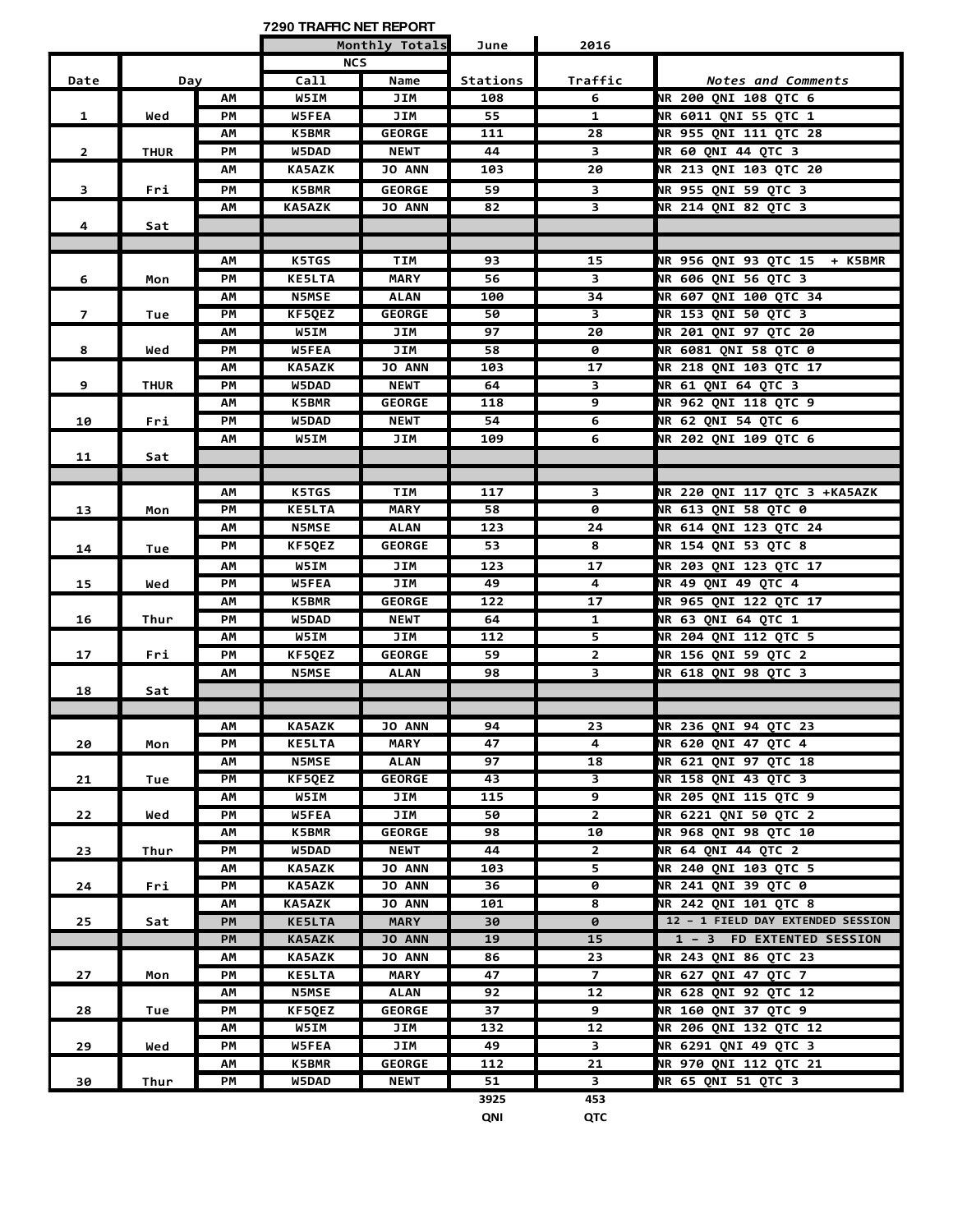|                |             |          | 7290 TRAFFIC NET REPORT |                      | July            | 2016                    |                                              |
|----------------|-------------|----------|-------------------------|----------------------|-----------------|-------------------------|----------------------------------------------|
| <b>DATE</b>    | <b>DAY</b>  |          | <b>NCS</b>              |                      |                 |                         |                                              |
|                |             |          | <b>CALL</b>             | <b>NAME</b>          | Stations        | Traffic                 | Notes and Comments                           |
| 1              | <b>FRI</b>  | АΜ       | <b>KA5AZK</b>           | <b>JO ANN</b>        | 101             | 14                      | NR 247 QNI 101 QTC 14                        |
|                |             | PМ       | W5CU                    | <b>SAM</b>           | 50              | 9                       | NR 88 QNI 50 QTC 9                           |
|                |             | ΑМ       | <b>KA5AZK</b>           | <b>JO ANN</b>        | 92              | $\mathbf{2}$            | NR 248 QNI 92 QTC 2                          |
| $\overline{2}$ | <b>SAT</b>  |          |                         |                      |                 |                         |                                              |
|                |             |          |                         |                      |                 |                         |                                              |
| 4              | MON         | АΜ       | <b>KA5AZK</b>           | <b>JO ANN</b>        | 96              | 24                      | NR 249 ONI 96 OTC 24                         |
|                |             | PM       | <b>KE5LTA</b>           | <b>MARY</b>          | 44              | 4                       | NR 704 QNI 44 QTC 4                          |
| 5              | <b>TUE</b>  | AM       | <b>N5MSE</b>            | <b>ALAN</b>          | 111             | 8                       | NR 705 QNI 111 QTC 8                         |
|                |             | PМ       | KF5QEZ                  | <b>GEORGE</b>        | 50              | 14                      | NR 163 QNI 50 QTC 14                         |
| 6              | WED         | АΜ       | W5IM                    | JIM                  | 121             | 10                      | <b>NR 207 QNI 121 QTC 10</b>                 |
|                |             | PМ       | W5FEA                   | JIM                  | 51              | 5                       | NR 7061 QNI 51 QTC 5                         |
|                | <b>THUR</b> | ΑМ       | <b>K5BMR</b>            | <b>GEORGE</b>        | 111             | 14                      | NR 977 QNI 111 QTC 14                        |
|                |             | PM       | W5DAD                   | <b>NEWT</b>          | 54              | 5                       | NR 70 QNI 54 QTC 5                           |
| 8              | <b>FRI</b>  | АM       | <b>KA5AZK</b>           | <b>JO ANN</b>        | 108             | $\overline{4}$          | <b>NR 263 QNI 108 QTC 4</b>                  |
|                |             | PМ       | КСӨМ                    | <b>LARRY</b>         | 46              | $\overline{4}$          | NR 14 QNI 46 QTC 4 +KF5QEZ                   |
| 9              | <b>SAT</b>  | ΑМ       | <b>KA5AZK</b>           | <b>JO ANN</b>        | 96              | $\overline{4}$          | <b>N4 264 QNI 96 QTC 4</b>                   |
|                |             |          |                         |                      |                 |                         |                                              |
|                |             |          |                         |                      |                 |                         |                                              |
| 11             | <b>MON</b>  | АΜ       | <b>KA5AZK</b>           | <b>JO ANN</b>        | 124             | 4                       | NR 265 QNI 124 QTC 4                         |
|                |             | PМ       | <b>KE5LTA</b>           | <b>MARY</b>          | 61              | 8                       | <b>NR 711 QNI 61 QTC 8</b>                   |
| 12             | <b>TUE</b>  | ΑМ       | <b>N5MSE</b>            | <b>ALAN</b>          | 99              | 11                      | NR 712 QNI 99 QTC 11                         |
|                |             | PM       | KF5QEZ                  | <b>GEORGE</b>        | 44              | $\mathbf{1}$            | NR 165 QNI 44 QTC 1                          |
| 13             | <b>WED</b>  | АΜ       | <b>W5IM</b>             | JIM                  | 117             | $\overline{6}$          | NR 208 QNI 117 QTC 6                         |
|                |             | PМ       | W5FEA<br>K5BMR          | JIM<br><b>GEORGE</b> | 49<br>128       | 3<br>6                  | NR 7131 QNI 49 QTC 3<br>NR 979 QNI 128 QTC 6 |
| 14             | <b>THUR</b> | АΜ<br>PM | W5DAD                   | <b>NEWT</b>          | 58              | 1                       | NR 71 QNI 58 QTC 1                           |
| 15             | <b>FRI</b>  | АM       | <b>KA5AZK</b>           | <b>JO ANN</b>        | 109             | 11                      | NR 268 QNI 109 QTC 11                        |
|                |             | PМ       | <b>KA5AZK</b>           | <b>JO ANN</b>        | 54              | 1                       | NR 269 QNI 54 QTC 1                          |
| 16             | SAT         | ΑМ       | <b>KA5AZK</b>           | <b>JO ANN</b>        | 85              | 16                      | NR 270 QNI 85 QTC 16                         |
|                |             |          |                         |                      |                 |                         |                                              |
|                |             |          |                         |                      |                 |                         |                                              |
| 18             | <b>MON</b>  | ΑМ       | КСӨМ                    | <b>LARRY</b>         | 120             | 4                       | NR 45 QNI 120 QTC 4                          |
|                |             | PМ       | <b>KE5LTA</b>           | <b>MARY</b>          | 55              | $\overline{\mathbf{3}}$ | NR 718 QNI 55 QTC 3                          |
| 19             | <b>TUE</b>  | ΑМ       | <b>N5MSE</b>            | <b>ALAN</b>          | 116             | 13                      | <b>NR 719 QNI 116 QTC 13</b>                 |
|                |             | PМ       | KF5QEZ                  | <b>GEORGE</b>        | $\overline{55}$ | 4                       | NR 166 QNI 55 QTC 4                          |
| 20             | <b>WED</b>  | AM       | W5IM                    | <b>JIM</b>           | 126             | $\overline{2}$          | NR 209 QNI 126 QTC 2                         |
|                |             | PM       | W5FEA                   | JIM                  | 65              | $\mathbf{2}$            | NR 7202 QNI 65 QTC 2                         |
| 21             | <b>THUR</b> | АΜ       | <b>K5BMR</b>            | <b>GEORGE</b>        | 120             | 4                       | NR 982 QNI 120 QTC 4                         |
|                |             | PM       | W5DAD                   | <b>NEWT</b>          | 53              | 3                       | NR 72 QNI 53 QTC 3                           |
| 22             | <b>FRI</b>  | АΜ       | <b>KA5AZK</b>           | JO ANN               | 98              | 3                       | NR 272 QNI 98 QTC 3                          |
|                |             | PM       | KF5QEZ                  | <b>GEORGE</b>        | 43              | $\overline{1}$          | NR 167 QNI 43 QTC 1                          |
| 23             | SAT         | ΑM       | <b>KA5AZK</b>           | <b>JO ANN</b>        | 94              | 9                       | NR 273 QNI 94 QTC 9                          |
|                |             |          |                         |                      |                 |                         |                                              |
| 25             | <b>MON</b>  | АΜ       | <b>K5BMR</b>            | <b>GEORGE</b>        | 115             | 6                       | NR 186 QNI 115 QTC 6                         |
|                |             | PМ       | <b>KE5LTA</b>           | <b>MARY</b>          | 48              | 3                       | NR 725 QNI 48 QTC 3                          |
| 26             | <b>TUE</b>  | ΑМ       | <b>N5MSE</b>            | <b>ALAN</b>          | 90              | 15                      | NR 726 QNI 90 QTC 15                         |
|                |             | PМ       | KF5QEZ                  | <b>GEORGE</b>        | 21              | 1                       | NR 169 QNI 21 QTC 1                          |
| 27             | <b>WED</b>  | АΜ       | <b>W5IM</b>             | JIM                  | 94              | 13                      | NR 210 QNI 94 QTC 13                         |
|                |             | PM       | W5FEA                   | JIM                  | 58              | 0                       | NR 7271 QNI 58 QTC 0                         |
| 28             | <b>THUR</b> | АΜ       | <b>K5BMR</b>            | <b>GEORGE</b>        | 96              | 12                      | NR 200 QNI 96 QNI 12                         |
|                |             | PМ       | W5DAD                   | <b>NEWT</b>          | 46              | 3                       | NR 73 QNI 46 QNI 3                           |
| 29             | FRI         | АΜ       | КСӨМ                    | <b>LARRY</b>         | 107             | 18                      | NR 47 QNI 107 QTC 1                          |
|                |             | PМ       | <b>KA5AZK</b>           | JO ANN               | 31              | 4                       | NR 276 QNI 31 QTC 4                          |
| 30             | SAT         | АΜ       | <b>KA5AZK</b>           | JO ANN               | 95              | 13                      | NR 277 QNI 95 QTC 13                         |
|                |             |          |                         |                      |                 |                         |                                              |
|                |             |          |                         |                      |                 |                         |                                              |

**3805 325 QNI QTC**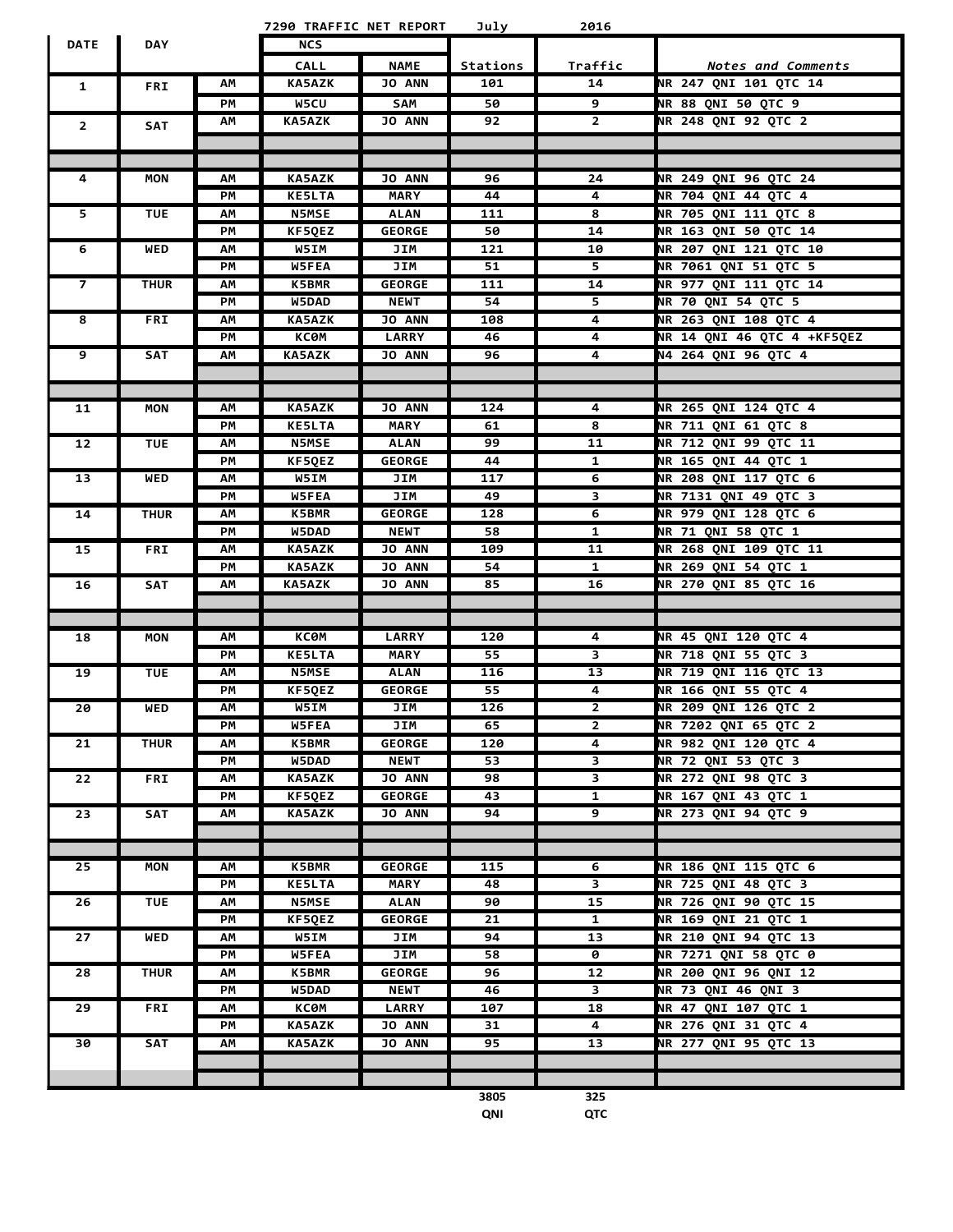**7290 TRAFFIC NET REPORT August 2016**

L

|                |      |    |               | Monthly Totals |                 |                         |                              |
|----------------|------|----|---------------|----------------|-----------------|-------------------------|------------------------------|
| Date<br>Day    |      |    | <b>NCS</b>    |                |                 |                         |                              |
|                |      |    | Call          | Name           | Stations        | Traffic                 | Notes and Comments           |
|                |      | АM | <b>K5BMR</b>  | <b>GEORGE</b>  | 102             | 34                      | NR 208 QNI 102 QTC 34        |
| $\mathbf{1}$   | Mon  | PM | <b>KE5LTA</b> | <b>MARY</b>    | 42              | 4                       | <b>NR 801 QNI 42 QTC 4</b>   |
|                |      | ΑМ | <b>N5MSE</b>  | <b>ALAN</b>    | 96              | 11                      | <b>NR 802 QNI 96 QTC 11</b>  |
| $\overline{2}$ | Tue  | PM | KF5QEZ        | <b>GEORGE</b>  | 42              | $\mathbf{2}$            | NR 172 QNI 41 QTC 2          |
|                |      | АM | <b>KA5AZK</b> | JO ANN         | 104             | $\overline{7}$          | NR 279 QNI 104 QTC 7         |
| 3              | Wed  | PM | W5FEA         | JIM            | 48              | $\mathbf{1}$            | NR 8031 QNI 48 QTC 1         |
|                |      | ΑМ | <b>K5BMR</b>  | <b>GEORGE</b>  | 106             | 18                      | NR 223 ONI 106 OTC 18        |
| 4              | Thur | PM | W5DAD         | <b>NEWT</b>    | 39              | 4                       | NR 75 QNI 39 QTC 4           |
|                |      | ΑМ | W5IM          | JIM            | 118             | 18                      | <b>NR 211 QNI 118 QTC 18</b> |
| 5              | Fri  | PM | W5CU          | SAM            | 65              | 7                       | <b>NR 101 QNI 65 QTC 7</b>   |
|                |      | AM | <b>KA5AZK</b> | JO ANN         | 88              | 4                       | <b>NR 287 QNI 88 QTC 4</b>   |
| 6              | Sat  |    |               |                |                 |                         |                              |
|                |      |    |               |                |                 |                         |                              |
|                |      | АM | <b>K5BMR</b>  | <b>GEORGE</b>  | 104             | 11                      | NR 225 QNI 104 QTC 11        |
| 8              | Mon  | PM | <b>KE5LTA</b> | <b>MARY</b>    | 53              | 5.                      | NR 808 QNI 53 QTC 5          |
|                |      | ΑМ | <b>N5MSE</b>  | <b>ALAN</b>    | 112             | 22                      | NR 809 QNI 112 QTC 22        |
| 9              | Tue  | PM | KF5QEZ        | <b>GEORGE</b>  | 50              | 4                       | <b>NR 147 QNI 50 QTC 4</b>   |
|                |      | АM | W5IM          | JIM            | 93              | $\overline{11}$         | <b>NR 212 QNI 93 QTC 11</b>  |
| 10             | Wed  | PМ | W5FEA         | JIM            | 52              | $\mathbf{1}$            | <b>NR 8101 ONI 52 OTC 1</b>  |
|                |      | ΑМ | K5BMR         | <b>GEORGE</b>  | 101             | 15                      | NR 250 ONI 101 OTC 15        |
| 11             | Thur | PM | W5DAD         | <b>NEWT</b>    | 58              | 4                       | NR 79 QNI 58 QTC 4           |
|                |      | ΑМ | KF5QEZ        | <b>GEORGE</b>  | 84              | 11                      | NR 175 QNI 84 QTC 11         |
| 12             | Fri  | PM | <b>KA5AZK</b> | <b>JO ANN</b>  | 52              | 6                       | NR 283 QNI 52 QTC 6          |
|                |      | ΑМ | <b>KA5AZK</b> | JO ANN         | 100             | 8                       | <b>NR 284 QNI 100 QTC 8</b>  |
| 13             | Sat  |    |               |                |                 |                         |                              |
|                |      |    |               |                |                 |                         |                              |
|                |      | АM | K5TGS         | <b>TIM</b>     | 71              | 11                      | NR 61 QNI 71 QTC 11          |
| 15             | Mon  | PM | <b>KE5LTA</b> | <b>MARY</b>    | 53              | 6                       | NR 815 QNI 53 QTC 6          |
|                |      | ΑМ | <b>N5MSE</b>  | <b>ALAN</b>    | 123             | 25                      | NR 816 QNI 123 QTC 25        |
| 16             | Tue  | PM | <b>KCOM</b>   | <b>LARRY</b>   | 62              | 13                      | NR 52 QNI 62 QTC 13          |
|                |      | AМ | <b>KA5AZK</b> | JO ANN         | 95              | $\overline{23}$         | NR 293 QNI 95 QTC 23         |
| 17             | Wed  | PM | W5FEA         | JIM            | 60              | 4                       | <b>NR 101 QNI 60 QTC 4</b>   |
|                |      | АM | <b>K5BMR</b>  | <b>GEORGE</b>  | 109             | 31                      | NR 276 QNI 109 QTC 31        |
| 18             | Thur | PM | W5DAD         | <b>NEWT</b>    | 49              | $\mathbf{1}$            | <b>NR 80 QNI 49 QTC 1</b>    |
|                |      | ΑМ | KF5QEZ        | <b>GEORGE</b>  | $\overline{77}$ | 13                      | NR 177 QNI 77 QTC 13         |
| 19             | Fri  | PM | <b>KA5AZK</b> | <b>JO ANN</b>  | 62              | 4                       | <b>NR 296 ONI 62 OTC 4</b>   |
|                |      | ΑМ | W5IM          | JIM            | 95              | $\mathbf{2}$            | NR 213 QNI 95 QTC 2          |
| 20             | Sat  |    |               |                |                 |                         |                              |
|                |      |    |               |                |                 |                         |                              |
|                |      | АM | <b>K5TGS</b>  | <b>TIM</b>     | 65              | 21                      | NR 62 QNI 65 QTC 21          |
| 22             | Mon  | PM | <b>KE5LTA</b> | <b>MARY</b>    | 49              | $\mathbf{2}$            | NR 822 QNI 49 QTC 2          |
|                |      | ΑМ | <b>N5MSE</b>  | ALAN           | 83              | 21                      | <b>NR 823 QNI 83 QTC 21</b>  |
| 23             | Tue  | PМ | <b>KA5AZK</b> | <b>JO ANN</b>  | 74              | 6                       | NR 316 QNI 74 QTC 6          |
|                |      | ΑМ | <b>W5IM</b>   | JIM            | 102             | 30                      | NR 214 QNI 102 QTC 30        |
| 24             | Wed  | PМ | <b>W5FEA</b>  | JIM            | 49              | 4                       | NR 8241 QNI 49 QTC 4         |
|                |      | АM | <b>K5BMR</b>  | <b>GEORGE</b>  | 91              | 3                       | NR 91 QNI 91 QTC 3           |
| 25             | Thur | РM | W5DAD         | <b>NEWT</b>    | 35              | 4                       | NR 81 ONI 35 OTC 4           |
|                |      | ΑМ | KF5QEZ        | <b>GEORGE</b>  | 93              | 5.                      | NR 180 QNI 93 QTC 5          |
| 26             | Fri  | PМ | ксөм          | <b>LARRY</b>   | 59              | 9                       | NR 56 QNI 59 QTC 9           |
|                |      | ΑМ | <b>KA5AZK</b> | <b>JO ANN</b>  | 98              | 18                      | NR 318 QNI 98 QTC 18         |
| 27             | Sat  |    |               |                |                 |                         |                              |
|                |      |    |               |                |                 |                         |                              |
|                |      | ΑМ | <b>KA5AZK</b> | <b>JO ANN</b>  | 102             | 18                      | NR 319 QNI 102 QTC 18        |
| 29             | Mon  | PM | <b>KE5LTA</b> | <b>MARY</b>    | 61              | 4                       | <b>NR 829 QNI 61 QTC 4</b>   |
|                |      | ΑМ | <b>N5MSE</b>  | <b>ALAN</b>    | 119             | 14                      | NR 830 QNI 119 QTC 14        |
| 30             | Tue  | PM | <b>W5CU</b>   | <b>SAM</b>     | 60              | 1                       | <b>NR 108 QNI 60 QTC 1</b>   |
|                |      | ΑМ | w5IM          | JIM            | 117             | 12                      | NR 215 QNI 117 QTC 12        |
| 31             | Wed  | PM | W5FEA         | JIM            | 69              | $\overline{\mathbf{3}}$ | NR 8311 QNI 69 QTC 3         |
|                |      |    |               |                | 3891            | 516                     |                              |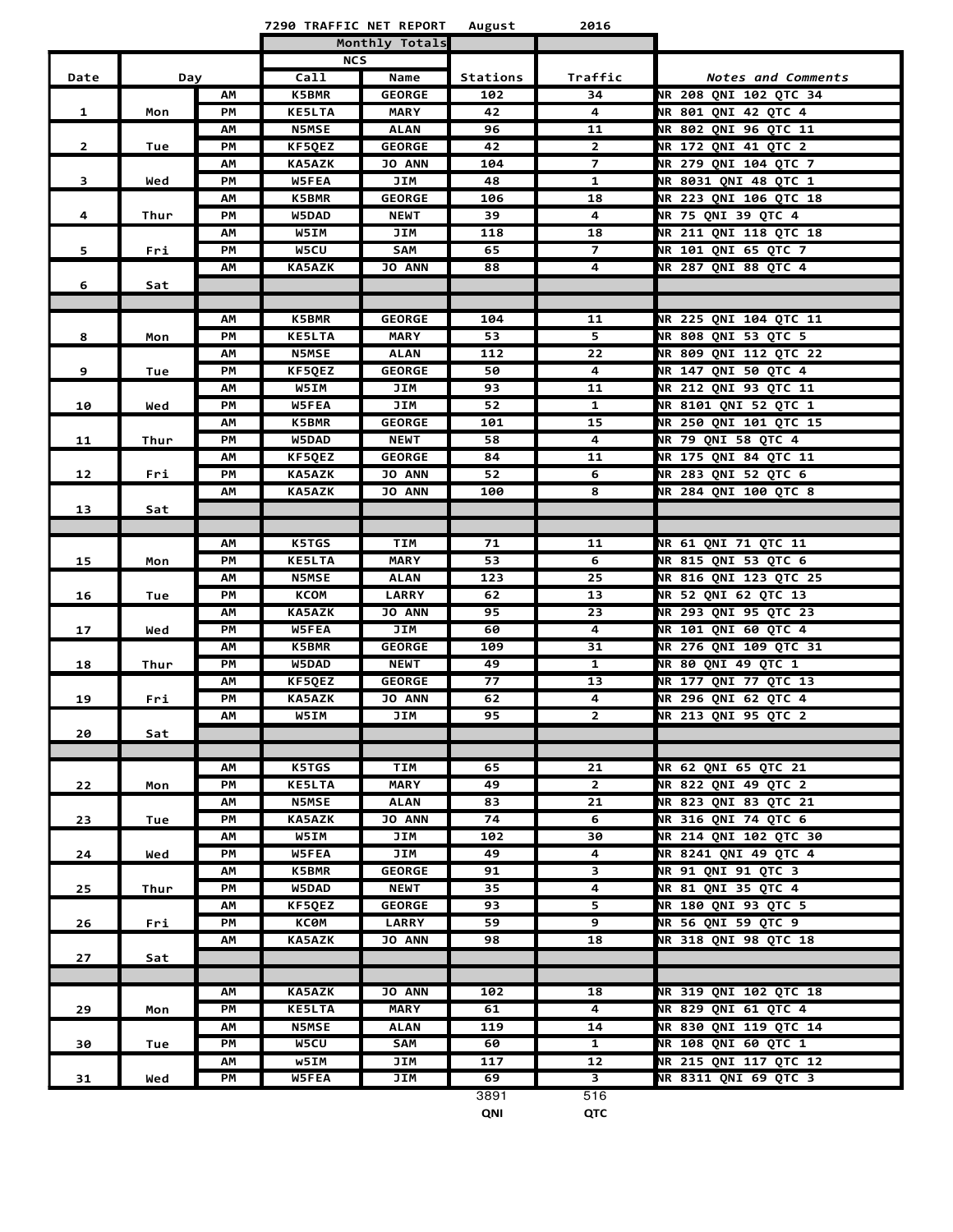**7290 TRAFFIC NET REPORT**

|                |      |    | Monthly Totals September |               |          | 2016                    |                              |
|----------------|------|----|--------------------------|---------------|----------|-------------------------|------------------------------|
|                |      |    | <b>NCS</b>               |               |          |                         |                              |
| Date           |      |    | Call                     | Name          | Stations | <b>Traffic</b>          | Notes and Comments           |
|                |      | АΜ | <b>K5BMR</b>             | <b>GEORGE</b> | 113      | 16                      | NR 305 ONI 113 OTC 16        |
| $\mathbf{1}$   | Thu  | ΡM | W5DAD                    | <b>NEWT</b>   | 60       | 1                       | <b>NR 85 QNI 60 QTC 1</b>    |
|                |      | АΜ | KF5QEZ                   | <b>GEORGE</b> | 96       | 11                      | <b>NR 183 QNI 96 QTC 11</b>  |
| $\mathbf{2}$   | Fri  | PМ | <b>KA5AZK</b>            | <b>JO ANN</b> | 64       | 13                      | NR 321 QNI 64 QTC 13         |
|                |      | АΜ | <b>KA5AZK</b>            | <b>JO ANN</b> | 105      | $\overline{2}$          | NT 322 QNI 105 QTC 2         |
| 3              | Sat  |    |                          |               |          |                         |                              |
|                |      |    |                          |               |          |                         |                              |
|                |      | АM | <b>K5TGS</b>             | <b>TIM</b>    | 66       | $\overline{2}$          | <b>NR 62 QNI 66 QTC 2</b>    |
| 5              | Mon  | PМ | <b>KE5LTA</b>            | <b>MARY</b>   | 55       | 5.                      | NR 62 QNI 55 QTC 5           |
|                |      | АΜ | <b>N5MSE</b>             | <b>ALAN</b>   | 85       | 26                      | NR 906 QNI 85 QTC 26         |
| 6              | Tue  | PМ | <b>W5CU</b>              | SAM           | 54       | $\mathbf{2}$            | <b>NR 110 QNI 54 QTC 2</b>   |
|                |      | ΑМ | K5BMR                    | <b>GEORGE</b> | 114      | 12                      | NR 322 QNI 114 QTC 12        |
| $\overline{7}$ | Wed  | PМ | <b>W5FEA</b>             | JIM           | 53       | ø                       | <b>NR 9071 QNI 53 QTC 0</b>  |
|                |      | АΜ | <b>W5IM</b>              | JIM           | 103      | $\overline{5}$          | NR 216 QNI 103 QTC 5         |
| 8              | Thur | PМ | W5DAD                    | <b>NEWT</b>   | 64       | 6                       | <b>NR 87 QNI 64 QTC 6</b>    |
|                |      | ΑМ | KF5QEZ                   | <b>GEORGE</b> | 109      | 8                       | NR 184 QNI 109 QTC 8         |
| 9              | Fri  | PM | <b>KC0M</b>              | <b>LARRY</b>  | 66       | 3                       | NR 59 QNI 66 QTC 3           |
|                |      | АΜ | <b>KA5AZK</b>            | JO ANN        | 103      | 13                      | NR 325 QNI 103 QTC 13        |
| 10             | Sat  |    |                          |               |          |                         |                              |
|                |      |    |                          |               |          |                         |                              |
|                |      | АΜ | <b>K5TGS</b>             | TIM           | 107      | 5                       | NR 67 QNI 107 QTC 5          |
| 12             | Mon  | PM | <b>KE5LTA</b>            | <b>MARY</b>   | 43       | 3                       | NR 915 QNI 43 QTC 3          |
|                |      | АM | <b>KA5AZK</b>            | <b>JO ANN</b> | 103      | 31                      | NR 327 QNI 103 QTC 31        |
| 13             | Tue  | PМ | KF5QEZ                   | <b>GEORGE</b> | 56       | $\overline{\mathbf{3}}$ | NR 186 QNI 56 QTC 3          |
|                |      | АΜ | W5IM                     | JIM           | 124      | 24                      | NR 217 QNI 124 QTC 24        |
| 14             | Wed  | PМ | <b>KC0M</b>              | <b>LARRY</b>  | 70       | 3                       | <b>NR 62 QNI 70 QTC 3</b>    |
|                |      | АΜ | K5BMR                    | <b>GEORGE</b> | 111      | 12                      | NR 332 QNI 111 QTC 12        |
| 15             | Thur | PМ | <b>W5DAD</b>             | <b>NEWT</b>   | 66       | $\mathbf{2}$            | NR 89 QNI 66 QTC 2           |
|                |      | ΑМ | <b>KF5QEZ</b>            | <b>GEORGE</b> | 84       | 4                       | <b>NR 188 QNI 84 QTC 4</b>   |
| 16             | Fri  | PМ | <b>W5FEA</b>             | JIM           | 41       | 0                       | <b>NR 9161 QNI 41 QTC 0</b>  |
|                |      | АΜ | <b>N5MSE</b>             | ALAN          | 99       | 11                      | <b>NR 917 QNI 99 QTC 11</b>  |
| 17             | Sat  |    |                          |               |          |                         |                              |
|                |      |    |                          |               |          |                         |                              |
|                |      | AΜ | <b>KA5AZK</b>            | <b>JO ANN</b> | 120      | 10                      | <b>NR 328 QNI 120 QTC 10</b> |
| 19             | Mon  | PМ | <b>KE5LTA</b>            | <b>MARY</b>   | 48       | 1                       | NR 916 QNI 48 QTC 1          |
|                |      | ΑМ | <b>N5MSE</b>             | <b>ALAN</b>   | 74       | 17                      | NR 920 QNI 74 QTC 17         |
| 20             | Tue  | PМ | <b>KA5AZK</b>            | <b>JO ANN</b> | 64       | 5                       | NR 330 QNI 64 QTC 5          |
|                |      | ΑМ | <b>W5IM</b>              | JIM           | 119      | 9                       | NR 218 QNI 119 QTC 9         |
| 21             | Wed  | РM | <b>W5FEA</b>             | JIM           | 49       | $\mathbf{2}$            | <b>NR 9211 ONI 49 OTC 2</b>  |
|                |      | ΑМ | <b>K5BMR</b>             | <b>GEORGE</b> | 93       | 9                       | NR 336 QNI 93 QTC 9          |
| 22             | Thur | РM | <b>W5DAD</b>             | <b>NEWT</b>   | 53       | 5                       | NR 90 QNI 53 QTC 5           |
|                |      | АΜ | KF5QEZ                   | <b>GEORGE</b> | 80       | 3                       | NR 190 QNI 80 QTC 3          |
| 23             | Fri  | PМ | <b>KA5AZK</b>            | JO ANN        | 49       | 0                       | <b>NR 334 QNI 49 QTC 0</b>   |
|                |      | ΑМ | <b>KA5AZK</b>            | <b>JO ANN</b> | 80       | 9                       | NR 336 QNI 80 QTC 9          |
| 24             | Sat  |    |                          |               |          |                         |                              |
|                |      |    |                          |               |          |                         |                              |
|                |      | АΜ | <b>K5BMR</b>             | <b>GEORGE</b> | 119      | 12                      | NR 337 QNI 119 QTC 12        |
| 26             | Mon  | PM | <b>KE5LTA</b>            | <b>MARY</b>   | 58       | 0                       | <b>NR 26 QNI 58 QTC 0</b>    |
|                |      | АΜ | <b>N5MSE</b>             | ALAN          | 114      | 11                      | NR 927 QNI 114 QTC 11        |
| 27             | Tue  | РM | <b>KE5LHF</b>            | GARY          | 58       | 6                       | <b>NR 9 QNI 58 QTC 6</b>     |
|                |      | АΜ | <b>W5IM</b>              | JIM           | 96       | $\overline{7}$          | NR 219 QNI 96 QTC 7          |
| 28             | Wed  | РM | W5FEA                    | JIM           | 56       | 3                       | NR 9281 QNI 56 QTC 3         |
|                |      | ΑМ | <b>K5BMR</b>             | <b>GEORGE</b> | 126      | 4                       | NR 339 QNI 126 QTC 4         |
| 29             | Thur | PМ | W5DAD                    | <b>NEWT</b>   | 59       | $\overline{2}$          | NR 93 QNI 59 QTC 2           |
|                |      | ΑМ | KF5QEZ                   | <b>GEORGE</b> | 95       | 12                      | NR 191 QNI 95 QTC 12         |
| 30             | Fri  | РM | W5CU                     | SAM           | 51       | 5 <sup>7</sup>          | NR 127 QNI 51 QTC 5          |
|                |      |    |                          |               | 3875     | 355                     |                              |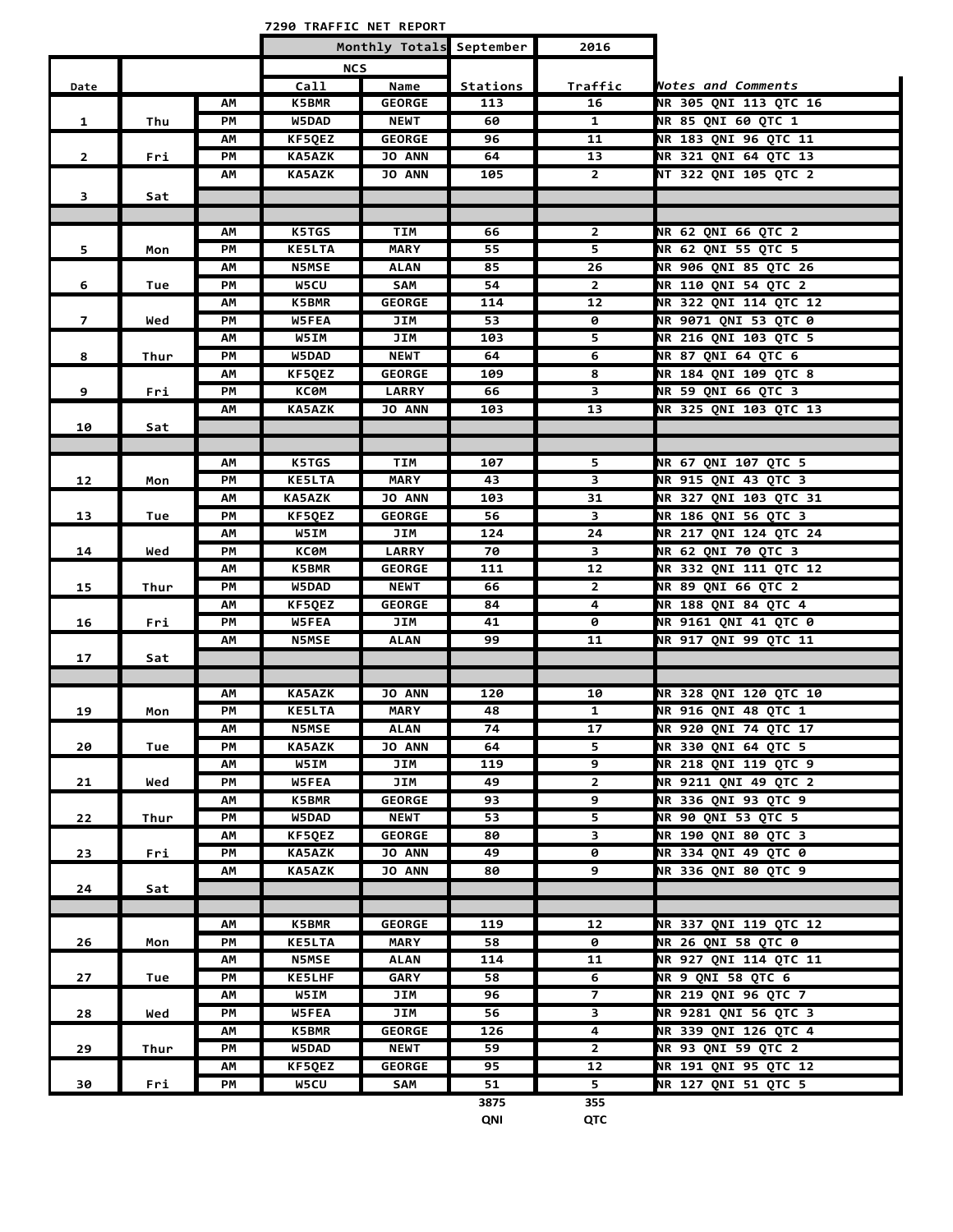**7290 TRAFFIC NET REPORT**

|                |             |    | Monthly Totals October |               | 2016     |                         |                              |
|----------------|-------------|----|------------------------|---------------|----------|-------------------------|------------------------------|
|                |             |    | <b>NCS</b>             |               |          |                         |                              |
| Date           | Day         |    | Call                   | Name          | Stations | Traffic                 | Notes and Comments           |
|                |             | АΜ | <b>KA5AZK</b>          | <b>JO ANN</b> | 98       | 3                       | NR 339 ONI 98 OTC 3          |
| 1              | Sat         |    |                        |               |          |                         |                              |
|                |             |    |                        |               |          |                         |                              |
|                |             | АΜ | <b>KA5AZK</b>          | <b>JO ANN</b> | 115      | 24                      | NR 341 QNI 115 QTC 24        |
| 3              | Mon         | PM | <b>KE5LTA</b>          | <b>MARY</b>   | 62       | $\mathbf{1}$            | <b>NR 1003 QNI 62 QTC 1</b>  |
|                |             | АΜ | <b>K5BMR</b>           | <b>GEORGE</b> | 118      | 9                       | NR 341 QNI 118 QTC 9         |
| 4              | Tue         | PM | <b>KE5LHF</b>          | <b>GARY</b>   | 58       | $\overline{z}$          | <b>NR 10 QNI 58 QTC 7</b>    |
|                |             | ΑМ | W5IM                   | JIM           | 127      | 14                      | <b>NR 220 QNI 127 QTC 14</b> |
| 5.             | Wed         | PМ | <b>W5FEA</b>           | JIM           | 59       | 1                       | NR 10051 QNI 59 QTC 1        |
|                |             | АΜ | <b>N5MSE</b>           | <b>ALAN</b>   | 113      | 14                      | NR 1006 QNI 113 QTC 14       |
| 6              | <b>THUR</b> | PМ | <b>KA5AZK</b>          | <b>JO ANN</b> | 65       | <u>र</u>                | <b>NR 344 QNI 65 QTC 9</b>   |
|                |             | АΜ | <b>KF5QEZ</b>          | <b>GEORGE</b> | 107      | $\overline{17}$         | NR 192 QNI 107 QTC 17        |
| $\overline{7}$ | Fri         | PМ | <b>KA5AZK</b>          | JO ANN        | 56       | 10                      | NR 345 QNI 56 QTC 10         |
|                |             | AM | <b>KA5AZK</b>          | <b>JO ANN</b> | 114      | 6                       | <b>NR 346 QNI 114 QTC 6</b>  |
| 8              | Sat         |    |                        |               |          |                         |                              |
|                |             |    |                        |               |          |                         |                              |
|                |             | АΜ | <b>KA5AZK</b>          | <b>JO ANN</b> | 123      | 8                       | NR 347 ONI 123 OTC 8         |
| 10             | Mon         | PМ | <b>KE5LTA</b>          | <b>MARY</b>   | 57       | 4                       | <b>NR 1017 QNI 57 QTC 4</b>  |
|                |             | ΑМ | <b>N5MSE</b>           | <b>ALAN</b>   | 114      | 10                      | NR 1011 QNI 114 QTC 10       |
| 11             | Tue         | PМ | <b>KA5AZK</b>          | <b>JO ANN</b> | 56       | 11                      | NR 350 QNI 56 QTC 11         |
|                |             | АΜ | W5IM                   | JIM           | 116      | $\mathbf{2}$            | <b>NR 221 QNI 116 QTC 2</b>  |
| 12             | Wed         | PМ | <b>W5FEA</b>           | JIM           | 56       | $\mathbf{1}$            | NR 10121 QNI 56 QTC 1        |
|                |             | АΜ | K5BMR                  | <b>GEORGE</b> | 111      | $\overline{2}$          | NR 1013 QNI 111 QTC 2        |
| 13             | <b>THUR</b> | PM | <b>W5DAD</b>           | <b>NEWT</b>   | 71       | $\overline{2}$          | NR 95 QNI 71 QTC 2           |
|                |             | АΜ | KF5QEZ                 | <b>GEORGE</b> | 111      | 9                       | NR 195 QNI 111 QTC 9         |
| 14             | Fri         | PM | <b>K5BMR</b>           | <b>GEORGE</b> | 60       | 4                       | <b>NR 1014 QNI 60 QTC 4</b>  |
|                |             | АΜ | <b>KA5AZK</b>          | <b>JO ANN</b> | 108      | 0                       | NR 350 QNI 108 QTC 0         |
| 15             | Sat         |    |                        |               |          |                         |                              |
|                |             |    |                        |               |          |                         |                              |
|                |             | АΜ | <b>KA5AZK</b>          | <b>JO ANN</b> | 116      | 5                       | NR 351 QNI 116 QTC 5         |
| 17             | Mon         | PM | <b>KE5LTA</b>          | <b>MARY</b>   | 57       | $\overline{\mathbf{5}}$ | NR 1017 QNI 57 QTC 5         |
|                |             | AM | <b>N5MSE</b>           | <b>ALAN</b>   | 132      | 17                      | NR 1018 QNI 132 QTC 17       |
| 18             | Tue         | PМ | <b>KE5LHF</b>          | GARY          | 72       | $\overline{2}$          | <b>NR 11 QNI 72 QTC 2</b>    |
|                |             | ΑМ | W5IM                   | JIM           | 138      | $\mathbf{2}$            | NR 222 QNI 138 QTC 2         |
| 19             | Wed         | PМ | <b>W5FEA</b>           | JIM           | 66       | ø                       | <b>NR 10192 ONI 66 OTC 0</b> |
|                |             | АΜ | <b>KA5AZK</b>          | <b>JO ANN</b> | 118      | 14                      | NR 353 QNI 118 QTC 14        |
| 20             | <b>THUR</b> | PМ | W5DAD                  | <b>NEWT</b>   | 70       | 4                       | <b>NR 97 QNI 70 QTC 4</b>    |
|                |             | АΜ | KF5QEZ                 | <b>GEORGE</b> | 118      | 5                       | NR 196 QNI 118 QTC 5         |
| 21             | Fri         | PM | W5CU                   | SAM           | 64       | 0                       | <b>NR 154 QNI 64 QTC 0</b>   |
|                |             | AM | <b>KA5AZK</b>          | JO ANN        | 109      | 8                       | NR 354 QNI 109 QTC 8         |
| 22             | Sat         |    |                        |               |          |                         |                              |
|                |             |    |                        |               |          |                         |                              |
|                |             | АΜ | <b>KC0M</b>            | <b>LARRY</b>  | 116      | 17                      | NR 69 QNI 116 QTC 17         |
| 24             | Mon         | РM | <b>KE5LTA</b>          | <b>MARY</b>   | 77       | $\overline{2}$          | NR 1024 QNI 77 QTC 2         |
|                |             | АΜ | <b>N5MSE</b>           | <b>ALAN</b>   | 113      | 36                      | NR 1025 QNI 113 QTC 36       |
| 25             | Tue         | PM | <b>KE5LHF</b>          | GARY          | 67       | 6                       | <b>NR 12 QNI 67 QTC 6</b>    |
|                |             | AM | W5IM                   | JIM           | 124      | 9                       | NR 223 QNI 124 QTC 9         |
| 26             | Wed         | PM | <b>W5FEA</b>           | JIM           | 66       | $\overline{2}$          | NR 10261 QNI 66 QTC 2        |
|                |             | АΜ | <b>K5BMR</b>           | <b>GEORGE</b> | 146      | 4                       | NR 354 QNI 146 QTC 4         |
| 27             | <b>THUR</b> | РM | W5DAD                  | <b>NEWT</b>   | 65       | $\mathbf{1}$            | NR 99 QNI 65 QTC 1           |
|                |             | ΑМ | KF5QEZ                 | <b>GEORGE</b> | 121      | $\overline{\mathbf{8}}$ | <b>NR 197 QNI 121 QTC 8</b>  |
| 28             | Fri         | PM | <b>KA5AZK</b>          | <b>JO ANN</b> | 71       | $\overline{2}$          | NR 356 QNI 71 QTC 2          |
|                |             | ΑМ | <b>KA5AZK</b>          | <b>JO ANN</b> | 115      | $\overline{9}$          | NR 357 QNI 115 QTC 9         |
| 29             | Sat         |    |                        |               |          |                         |                              |
|                |             |    |                        |               |          |                         |                              |
|                |             | АΜ | <b>KA5AZK</b>          | <b>JO ANN</b> | 116      | 9                       | <b>NR358 QNI 116 QTC 9</b>   |
| 31             | Mon         | РM | <b>KE5LTA</b>          | <b>MARY</b>   | 65       | $\overline{2}$          | NR 1031 QNI 65 QTC 2         |
|                |             |    |                        |               | 4397     | 337                     |                              |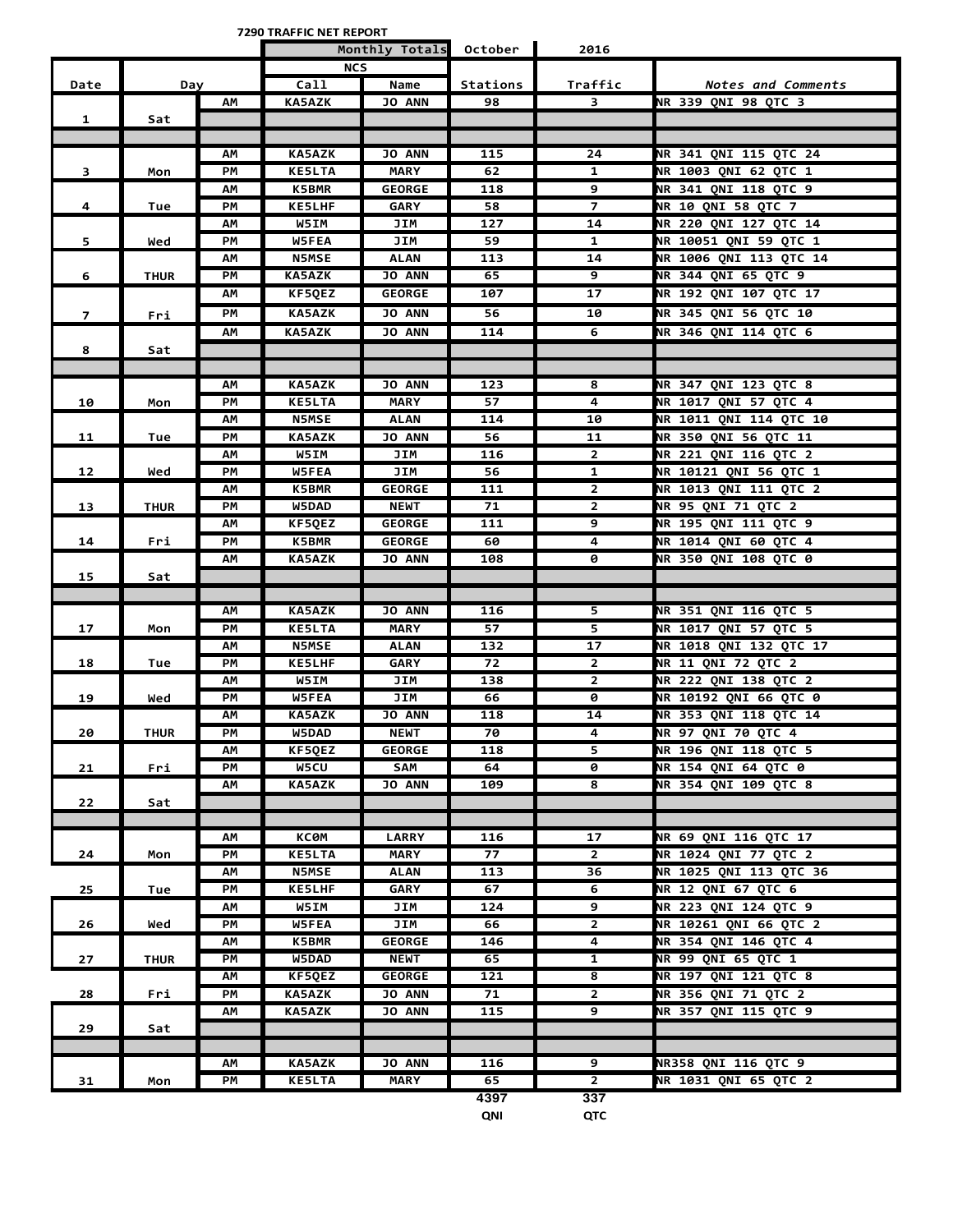|                         |             |          | 7290 TRAFFIC NET REPORT November |                |                     | 2016                    |                               |
|-------------------------|-------------|----------|----------------------------------|----------------|---------------------|-------------------------|-------------------------------|
|                         |             |          |                                  | MONTHLY TOTALS |                     |                         |                               |
|                         |             |          | <b>NCS</b>                       |                |                     |                         |                               |
| <b>DATE</b>             | <b>DAY</b>  |          | <b>CALL</b>                      | <b>NAME</b>    | Stations            | Traffic                 | Notes and Comments            |
|                         |             | АΜ       | <b>N5MSE</b>                     | <b>ALAN</b>    | 121                 | 9                       | NR 1101 QNI 121 QTC 9         |
| 1                       | <b>TUE</b>  | PM       | <b>K5BMR</b>                     | <b>GEORGE</b>  | 53                  | 4                       | NR 358 QNI 53 QTC 4           |
|                         |             | АΜ       | W5IM                             | JIM            | 133                 | $\overline{7}$          | NR 224 QNI 133 QTC 7          |
| $\mathbf{2}$            | <b>WED</b>  | PМ       | <b>W5FEA</b>                     | JIM            | 62                  | 1                       | <b>NR 21 QNI 62 QTC 1</b>     |
|                         |             | АΜ       | <b>K5BMR</b>                     | <b>GEORGE</b>  | 130                 | 6                       | NR 362 QNI 130 QTC 6          |
| $\overline{\mathbf{3}}$ | <b>THUR</b> | PM       | W5DAD                            | <b>NEWT</b>    | 78                  | 3                       | NR 100 QNI 78 QTC 3           |
|                         |             | АΜ       | <b>KF5QEZ</b>                    | <b>GEORGE</b>  | 120                 | 9                       | NR 199 QNI 120 QTC 9          |
| 4                       | <b>FRI</b>  | PM       | КСӨМ                             | <b>LARRY</b>   | 80                  | $\overline{2}$          | <b>NR 74 QNI 80 QTC 2</b>     |
|                         |             | АΜ       | <b>KA5AZK</b>                    | <b>JO ANN</b>  | 115                 | $\overline{2}$          | NR 359 QNI 115 QTC 2          |
| 5                       | <b>SAT</b>  |          |                                  |                |                     |                         |                               |
|                         |             |          |                                  |                |                     |                         |                               |
|                         |             | АΜ       | <b>K5BMR</b>                     | <b>GEORGE</b>  | 128                 | 21                      | NR 366 QNI 128 QTC 21         |
| $\overline{z}$          | <b>MON</b>  | PМ       | <b>KE5LTA</b>                    | <b>MARY</b>    | 68                  | $\mathbf{2}$            | <b>NR 201 QNI 68 QTC 2</b>    |
|                         |             | АΜ       | <b>N5MSE</b>                     | <b>ALAN</b>    | 118                 | 15                      | NR 1108 QNI 118 QTC 15        |
| 8                       | <b>TUE</b>  | PМ       | <b>KA5AZK</b>                    | <b>JO ANN</b>  | 61                  | $\overline{z}$          | NR 360 QNI 61 QTC 7           |
|                         |             | АΜ       | W5IM                             | JIM            | 126                 | 9                       | NR 225 QNI 126 QTC 9          |
| 9                       | <b>WED</b>  | PM       | W5FEA                            | JIM            | 70                  | 5                       | <b>NR 91 QNI 70 QTC 5</b>     |
|                         |             | AM       | <b>K5BMR</b>                     | <b>GEORGE</b>  | 127                 | $\overline{\mathbf{3}}$ | NR 369 QNI 127 QTC 3          |
| 10                      | <b>THUR</b> | PM       | <b>W5DAD</b>                     | <b>NEWT</b>    | 81                  | $\overline{\mathbf{3}}$ | NR 101 QNI 81 QTC 3           |
|                         |             | АΜ       | KF5QEZ                           | <b>GEORGE</b>  | 118                 | $\mathbf{2}$            | <b>NR 200 QNI 118 QTC 2</b>   |
| 11                      | <b>FRI</b>  | PM       | <b>W5CU</b>                      | SAM            | 57                  | 4                       | NR 170 QNI 57 QTC 4           |
|                         |             | АΜ       | <b>KA5AZK</b>                    | JO ANN         | 121                 | 15                      | NR 362 QNI 121 QTC 15         |
| 12                      | SAT         |          |                                  |                |                     |                         |                               |
|                         |             |          | <b>K5BMR</b>                     | <b>GEORGE</b>  | 124                 | 13                      | NR 1114 QNI 124 QTC 13        |
| 14                      | <b>MON</b>  | АΜ<br>PM | <b>KA5AZK</b>                    | JO ANN         | 70                  | $\mathbf{2}$            | NR 363 QNI 70 QTC 2           |
|                         |             | АΜ       | <b>N5MSE</b>                     | <b>ALAN</b>    | 121                 | $\overline{22}$         | NR 1115 QNI 121 QTC 22        |
| 15                      | <b>TUE</b>  | PМ       | <b>KA5AZK</b>                    | <b>JO ANN</b>  | 60                  | 9                       | NR 365 QNI 60 QTC 9           |
|                         |             | АΜ       | W5IM                             | JIM            | 112                 | 26                      | NR 226 QNI 112 QTC 26         |
| 16                      | <b>WED</b>  | PM       | W5FEA                            | JIM            | 50                  | 8                       | NR 161 QNI 50 QTC 8           |
|                         |             | АΜ       | <b>KA5AZK</b>                    | JO ANN         | 106                 | 14                      | NR 368 QNI 106 QTC 14         |
| 17                      | <b>THUR</b> | PМ       | <b>W5DAD</b>                     | <b>NEWT</b>    | 62                  | 1                       | <b>NR 110 QNI 62 QTC 1</b>    |
|                         |             | АΜ       | <b>KF5QEZ</b>                    | <b>GEORGE</b>  | 110                 | 7                       | <b>NR 201 QNI 110 QTC 7</b>   |
| 18                      | <b>FRI</b>  | PМ       | W5CU                             | SAM            | 53                  | 1                       | NR 175 QNI 53 QTC 1           |
|                         |             | АΜ       | <b>KA5AZK</b>                    | JO ANN         | 111                 | 5                       | NR 372 QNI 111 QTC 5          |
| 19                      | <b>SAT</b>  |          |                                  |                |                     |                         |                               |
|                         |             |          |                                  |                |                     |                         |                               |
|                         |             | АΜ       | <b>KE5LTA</b>                    | <b>MARY</b>    | 109                 | 20                      | <b>NR 1121 QNI 109 QTC 20</b> |
| 21                      | <b>MON</b>  | PM       | <b>K5BMR</b>                     | <b>GEORGE</b>  | 62                  | $\overline{2}$          | <b>NR 1121 QNI 62 QTC 2</b>   |
|                         |             | АΜ       | <b>N5MSE</b>                     | <b>ALAN</b>    | 113                 | 16                      | NR 1122 QNI 113 QTC 16        |
| 22                      | <b>TUE</b>  | PM       | W5FEA                            | JIM            | 71                  | 9                       | <b>NR 221 QNI 71 QTC 9</b>    |
|                         |             | АΜ       | W5IM                             | JIM            | 125                 | 24                      | NR 227 QNI 125 QTC 24         |
| 23                      | WED         | PМ       | <b>KA5AZK</b>                    | <b>JO ANN</b>  | 64                  | 5                       | NR 374 QNI 64 QTC 5           |
|                         |             |          |                                  |                | <b>THANKSGIVING</b> | <b>HOLIDAY</b>          |                               |
| 24                      | <b>THUR</b> |          |                                  |                |                     |                         |                               |
|                         |             | АΜ       | KF5QEZ                           | <b>GEORGE</b>  | 117                 | 8                       | NR 203 QNI 117 QTC 8          |
| 25                      | <b>FRI</b>  | PM       | <b>KE5LHF</b>                    | <b>GARY</b>    | 57                  | $\overline{0}$          | <b>NR 14 QNI 57 QTC 0</b>     |
|                         |             | АΜ       | <b>KA5AZK</b>                    | <b>JO ANN</b>  | 110                 | 11                      | NR 374 QNI 110 QTC 11         |
| 26                      | SAT         |          |                                  |                |                     |                         |                               |
|                         |             |          |                                  |                |                     |                         |                               |
|                         |             | АΜ       | <b>KE5LTA</b>                    | <b>MARY</b>    | 94                  | 17                      | <b>NR 1128 ONI 94 OTC 17</b>  |
| 28                      | <b>MON</b>  | PМ       | ксөм                             | <b>LARRY</b>   | 67                  | 4                       | <b>NR 80 QNI 67 QTC 4</b>     |
|                         |             | АΜ       | <b>N5MSE</b>                     | ALAN           | 114                 | 25                      | NR 1129 QNI 114 QTC 25        |
| 29                      | <b>TUE</b>  | PМ       | <b>KE5LHF</b>                    | <b>GARY</b>    | 59                  | 9                       | <b>NR 15 QNI 59 QTC 9</b>     |
|                         |             | АΜ       | W5IM                             | JIM            | 124                 | 14                      | NR 228 QNI 124 QTC 14         |
| 30                      | WED         | PМ       | W5FEA                            | JIM            | 58                  | 4                       | NR 301 QNI 58 QTC 4           |
|                         |             |          |                                  |                | 4290                | 405                     |                               |